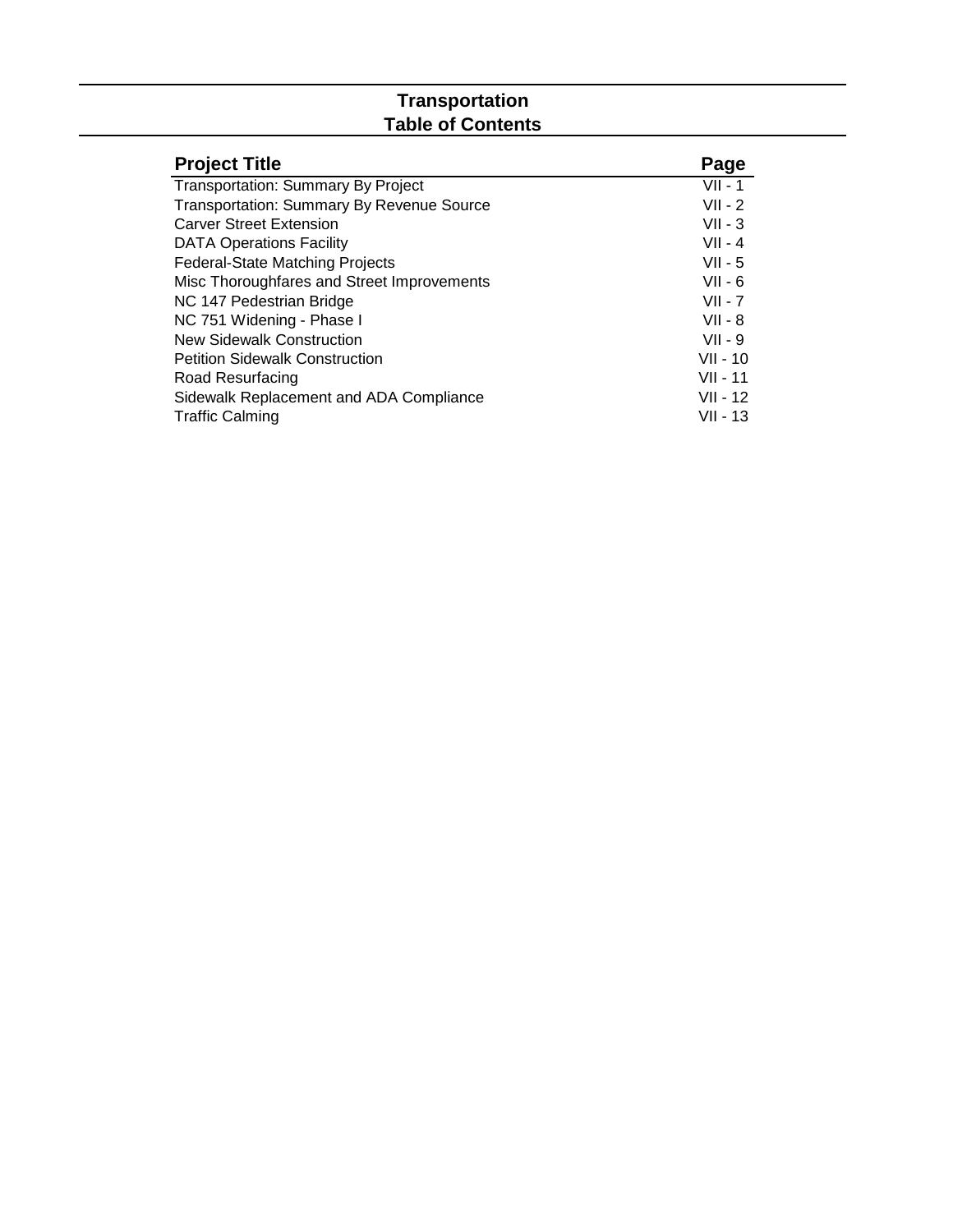|                                                     |                   |             |              | <b>SUMMARY BY PROJECT</b> |             |             |             |                        |                      |
|-----------------------------------------------------|-------------------|-------------|--------------|---------------------------|-------------|-------------|-------------|------------------------|----------------------|
| Category                                            | <b>Prior Year</b> | FY 2010-11  | FY 2011-12   | FY 2012-13                | FY 2013-14  | FY 2014-15  | FY 2015-16  | <b>Future</b><br>Years | <b>Total Request</b> |
| <b>Carver Street</b><br>Extension                   | 2,500,000         | 2,050,000   | 2,635,000    | 2,925,000                 | $\mathsf 0$ | $\mathbf 0$ | $\mathbf 0$ | 0                      | 10,110,000           |
| <b>DATA</b><br>Operations<br>Facility               | 1,075,976         | $\mathbf 0$ | O            | $\mathbf 0$               | $\mathbf 0$ | 0           | 0           | 0                      | 1,075,976            |
| Federal-State<br>Matching<br>Projects               | 6,383,909         | 0           | 300,000      | 400,000                   | 700,000     | 400,000     | 700,000     | 300,000                | 9,183,909            |
| Misc<br>Thoroughfares<br>and Street<br>Improvements | 3,310,544         | $\mathbf 0$ | $\mathbf 0$  | $\mathbf 0$               | $\mathsf 0$ | $\mathbf 0$ | $\mathbf 0$ | 0                      | 3,310,544            |
| <b>NC 147</b><br>Pedestrian<br><b>Bridge</b>        | 3,250,000         | $\mathbf 0$ | $\mathbf 0$  | $\mathbf 0$               | $\mathbf 0$ | $\mathbf 0$ | $\mathbf 0$ | 0                      | 3,250,000            |
| <b>NC 751</b><br>Widening -<br>Phase I              | 1,880,000         | $\mathbf 0$ | O            | $\mathbf 0$               | $\mathbf 0$ | 1,559,180   | 2,100,000   | 5,050,000              | 10,589,180           |
| <b>New Sidewalk</b><br>Construction                 | 6,636,031         | $\mathbf 0$ | $\mathbb{C}$ | 250,000                   | 250,000     | $\mathbf 0$ | 250,000     | 0                      | 7,386,031            |
| Petition<br>Sidewalk<br>Construction                | 100,000           | 124,119     | 100,000      | 100,000                   | 100,000     | 100,000     | 100,000     | 200,000                | 924,119              |
| Road<br>Resurfacing                                 | 19,739,363        | 0           | O            | $\mathbf 0$               | 0           | 0           | 0           | 0                      | 19,739,363           |
| Sidewalk<br>Replacement<br>and ADA<br>Compliance    | 5,150,000         | 0           | $\mathbf 0$  | 250,000                   | 250,000     | 0           | 250,000     | 0                      | 5,900,000            |
| <b>Traffic Calming</b>                              | 1,100,000         | 0           | 0            | 0                         | 0           | 0           | 0           | $\pmb{0}$              | 1,100,000            |
|                                                     | \$51,125,823      | \$2,174,119 | \$3,035,000  | \$3,925,000               | \$1,300,000 | \$2,059,180 | \$3,400,000 | \$5,550,000            | \$72,569,122         |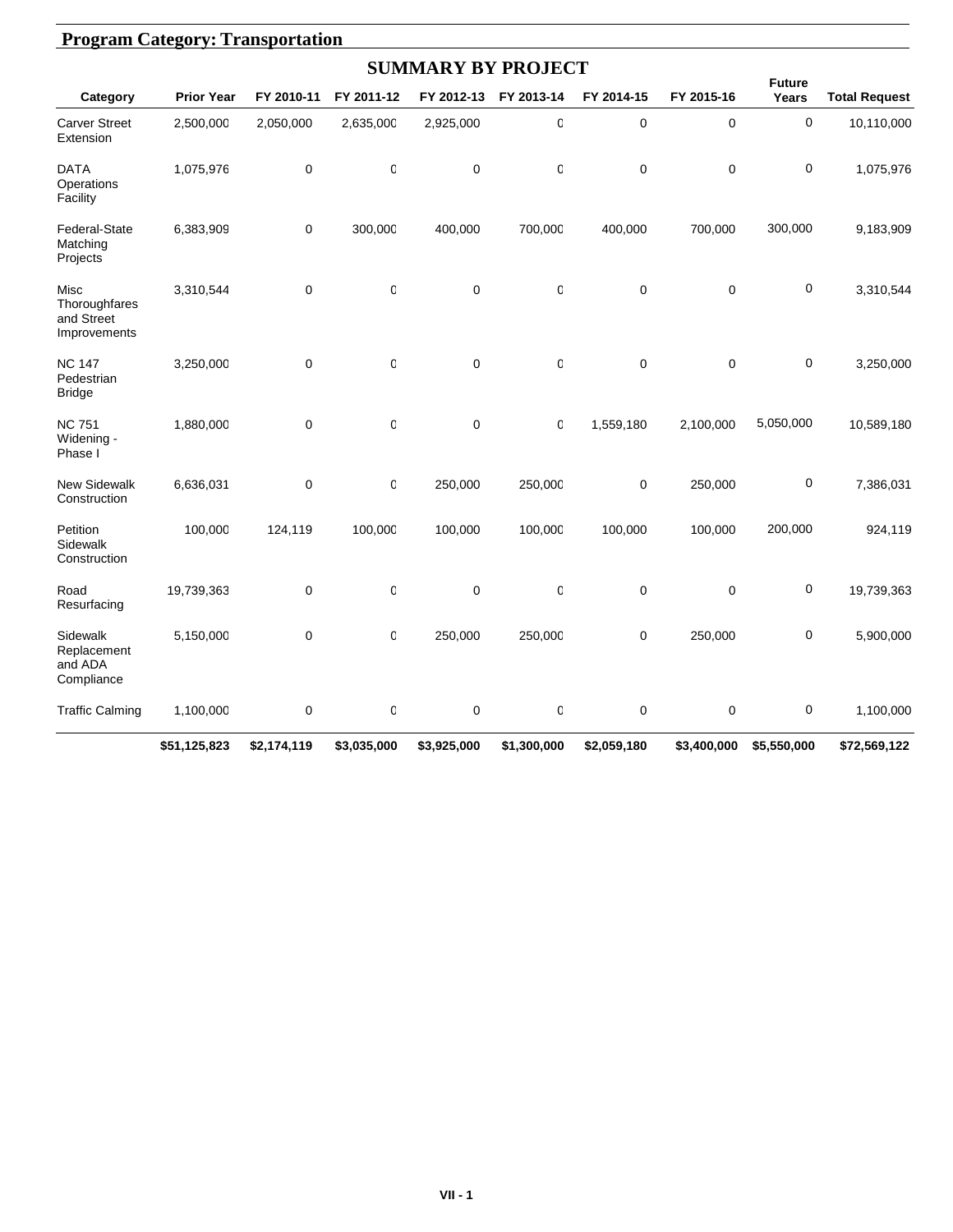#### **SUMMARY BY REVENUE SOURCE**

|                          |                   |             |             |             |             |             |             | <b>Future</b><br>Years |                    |
|--------------------------|-------------------|-------------|-------------|-------------|-------------|-------------|-------------|------------------------|--------------------|
| Category                 | <b>Prior Year</b> | FY 2010-11  | FY 2011-12  | FY 2012-13  | FY 2013-14  | FY 2014-15  | FY 2015-16  |                        | <b>Total Funds</b> |
| Unidentified             |                   | 0           | 400.000     | 1,000,000   | 1,300,000   | 500,000     | 1,300,000   | 500,000                | 5,000,000          |
| <b>Rev Unauthorized</b>  |                   | 0           |             |             |             |             |             |                        | 0                  |
| <b>Rev Authorized</b>    |                   | 0           |             |             |             |             |             |                        |                    |
| Pay-As-You-Go            | 2,767,548         |             |             |             |             |             |             | 0                      | 2,767,548          |
| Other                    | 2,526,451         | 124.119     |             |             |             |             |             | 0                      | 2,650,570          |
| Intergovernmental        | 6,158,212         |             |             |             |             |             |             | $\Omega$               | 6,158,212          |
| <b>Installment Sales</b> | 1.325.976         |             |             |             | 0           |             |             | 0                      | 1,325,976          |
| <b>Impact Fees</b>       | 5,133,130         | 2.050.000   | 2.635.000   | 2,925,000   | 0           | 1.559.180   | 2.100.000   | 5.050.000              | 21,452,310         |
| <b>GOB Unauthorized</b>  |                   |             |             |             | 0           |             |             |                        |                    |
| <b>GOB Authorized</b>    | 33,214,506        | 0           | 0           |             | O           |             |             | 0                      | 33,214,506         |
|                          | \$51,125,823      | \$2.174.119 | \$3,035,000 | \$3,925,000 | \$1,300,000 | \$2,059,180 | \$3,400,000 | \$5,550,000            | \$72,569,122       |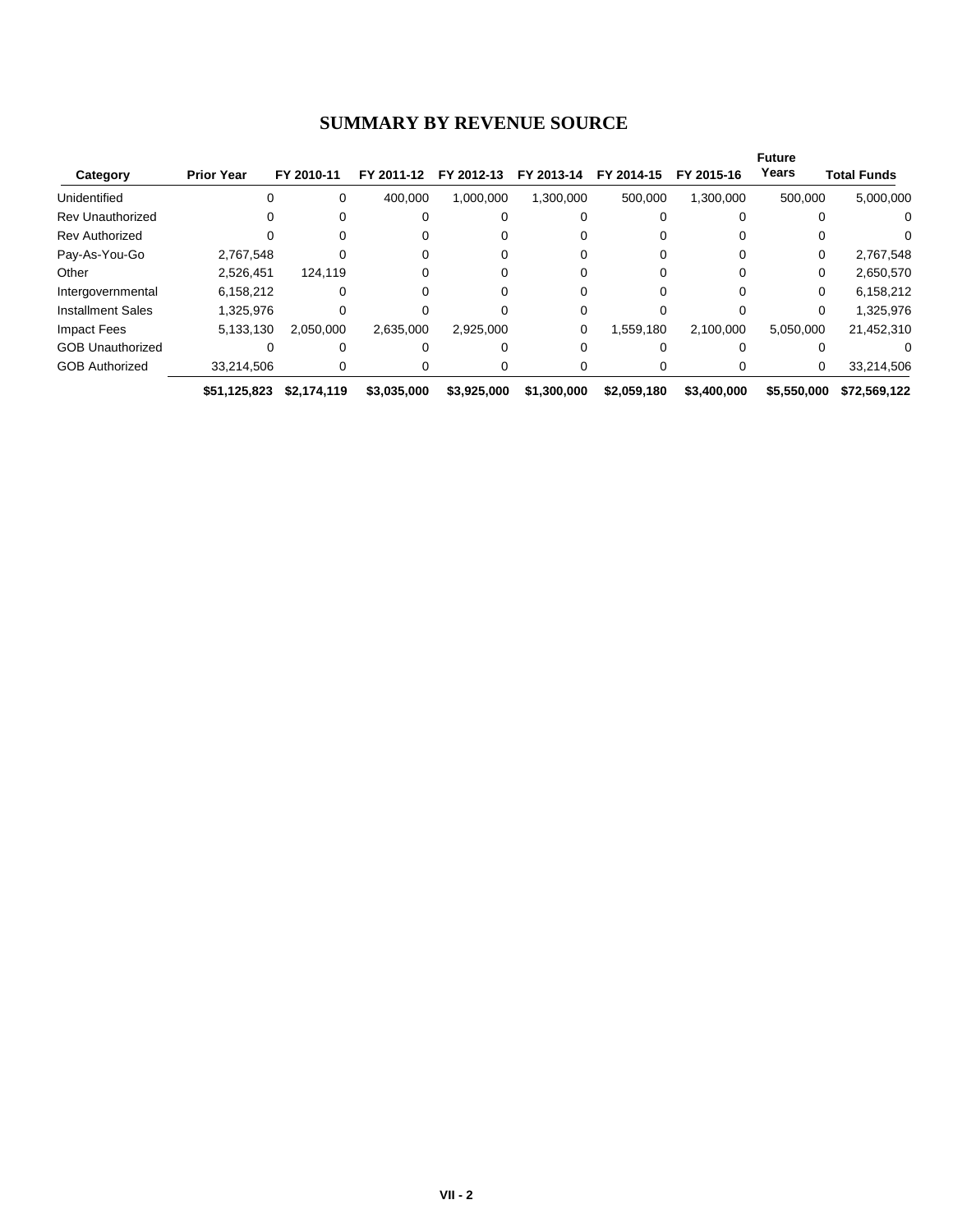| Service Area                     |                           |                                                             | Department        |                                                                         |            | Division/Program:              |         | District:              |              |
|----------------------------------|---------------------------|-------------------------------------------------------------|-------------------|-------------------------------------------------------------------------|------------|--------------------------------|---------|------------------------|--------------|
| Transportation                   |                           |                                                             | Public Works      |                                                                         |            | Engineering                    |         | $\overline{2}$         |              |
| <b>Project Title</b>             |                           |                                                             | <b>Pin Number</b> |                                                                         |            | <b>Master Plan</b>             |         |                        |              |
| <b>Carver Street Extension</b>   |                           |                                                             | 0833-11-56-5259   |                                                                         |            | Long Range Transportation Plan |         |                        |              |
|                                  |                           |                                                             |                   |                                                                         |            |                                |         |                        |              |
| <b>Project Description</b>       |                           |                                                             |                   |                                                                         |            |                                |         |                        |              |
| Danube Lane east to Hamlin Road. |                           |                                                             |                   | This project extends Carver Street one mile in northeastern Durham from |            |                                |         |                        |              |
|                                  |                           |                                                             |                   |                                                                         |            |                                |         |                        |              |
| <b>PROJECT STATUS -</b>          |                           | June 2010<br><b>PROJECTED DATES:</b><br><b>TYPE REQUEST</b> |                   |                                                                         |            |                                |         |                        |              |
|                                  | <b>Total Expenditures</b> |                                                             | \$144,637         | Beginning                                                               | Completion | 07/07<br>Revision<br>07/13     |         |                        |              |
|                                  |                           |                                                             |                   |                                                                         |            |                                |         |                        |              |
| <b>Appropriation</b>             | <b>Prior Year</b>         | 2010-11                                                     | 2011-12           | 2012-13                                                                 | 2013-14    | 2014-15                        | 2015-16 | <b>Future</b><br>Years | <b>TOTAL</b> |
| Planning/Design                  | \$0                       | \$2,050,000                                                 | \$0               | \$0                                                                     | \$0        | \$0                            | \$0     | \$0                    | \$2,050,000  |
| Land                             | \$0                       | \$0                                                         | \$2,635,000       | \$0                                                                     | \$0        | \$0                            | \$0     | \$0                    | \$2,635,000  |
| Construction                     | \$2,500,000               | \$0                                                         | \$0               | \$2,925,000                                                             | \$0        | \$0                            | \$0     | \$0                    | \$5,425,000  |
| Equip/Furnishings                | \$0                       | \$0                                                         | \$0               | \$0                                                                     | \$0        | \$0                            | \$0     | \$0                    | \$0          |
| Contingency                      | \$0                       | \$0                                                         | \$0               | \$0                                                                     | \$0        | \$0                            | \$0     | \$0                    | \$0          |
| <b>Total</b>                     | \$2,500,000               | \$2,050,000                                                 | \$2,635,000       | \$2,925,000                                                             | \$0        | \$0                            | \$0     | \$0                    | \$10,110,000 |
| Revenue                          | <b>Prior Year</b>         | 2010-11                                                     | 2011-12           | 2012-13                                                                 | 2013-14    | 2014-15                        | 2015-16 | <b>Future</b><br>Years | <b>TOTAL</b> |
| Pay-As-You-Go                    | \$0                       | \$0                                                         | \$0               | \$0                                                                     | \$0        | \$0                            | \$0     | \$0                    | \$0          |
| <b>GOB Authorized</b>            | \$0                       | \$0                                                         | \$0               | \$0                                                                     | \$0        | \$0                            | \$0     | \$0                    | \$0          |
| <b>GOB Unauthorized</b>          | \$0                       | \$0                                                         | \$0               | \$0                                                                     | \$0        | \$0                            | \$0     | \$0                    | \$0          |
| Rev Authorized                   | \$0                       | \$0                                                         | \$0               | \$0                                                                     | \$0        | \$0                            | \$0     | \$0                    | \$0          |
| <b>Rev Unauthorized</b>          | \$0                       | \$0                                                         | \$0               | \$0                                                                     | \$0        | \$0                            | \$0     | \$0                    | \$0          |
| <b>Installment Sales</b>         | \$0                       | \$0                                                         | \$0               | \$0                                                                     | \$0        | \$0                            | \$0     | \$0                    | \$0          |
| <b>Impact Fees</b>               | \$2,500,000               | \$2,050,000                                                 | \$2,635,000       | \$2,925,000                                                             | \$0        | \$0                            | \$0     | \$0                    | 10,110,000   |
| Intergovernmental                | \$0                       | \$0                                                         | \$0               | \$0                                                                     | \$0        | \$0                            | \$0     | \$0                    | \$0          |
| Other                            | \$0                       | \$0                                                         | \$0               | \$0                                                                     | \$0        | \$0                            | \$0     | \$0                    | \$0          |
| Unidentified                     | \$0                       | \$0                                                         | \$0               | \$0                                                                     | \$0        | \$0                            | \$0     | \$0                    | \$0          |
| <b>Total</b>                     | \$2,500,000               | \$2,050,000                                                 | \$2,635,000       | \$2,925,000                                                             | \$0        | \$0                            | \$0     | \$0                    | \$10,110,000 |
| <b>Operating</b>                 | <b>Prior Year</b>         | 2010-11                                                     | 2011-12           | 2012-13                                                                 | 2013-14    | 2014-15                        | 2015-16 | <b>Future</b><br>Years | <b>TOTAL</b> |
| Capital Outlay                   | \$0                       | \$0                                                         | \$0               | \$0                                                                     | \$0        | \$0                            | \$0     | \$0                    | \$0          |
| Maint/Operations                 | \$0                       | \$0                                                         | \$0               | \$0                                                                     | \$0        | \$0                            | \$0     | \$0                    | \$0          |
| Personnel                        | \$0                       | \$0                                                         | \$0               | \$0                                                                     | \$0        | \$0                            | \$0     | \$0                    | \$0          |
| <b>Total</b>                     | \$0                       | \$0                                                         | \$0               | \$0                                                                     | \$0        | \$0                            | \$0     | \$0                    | \$0          |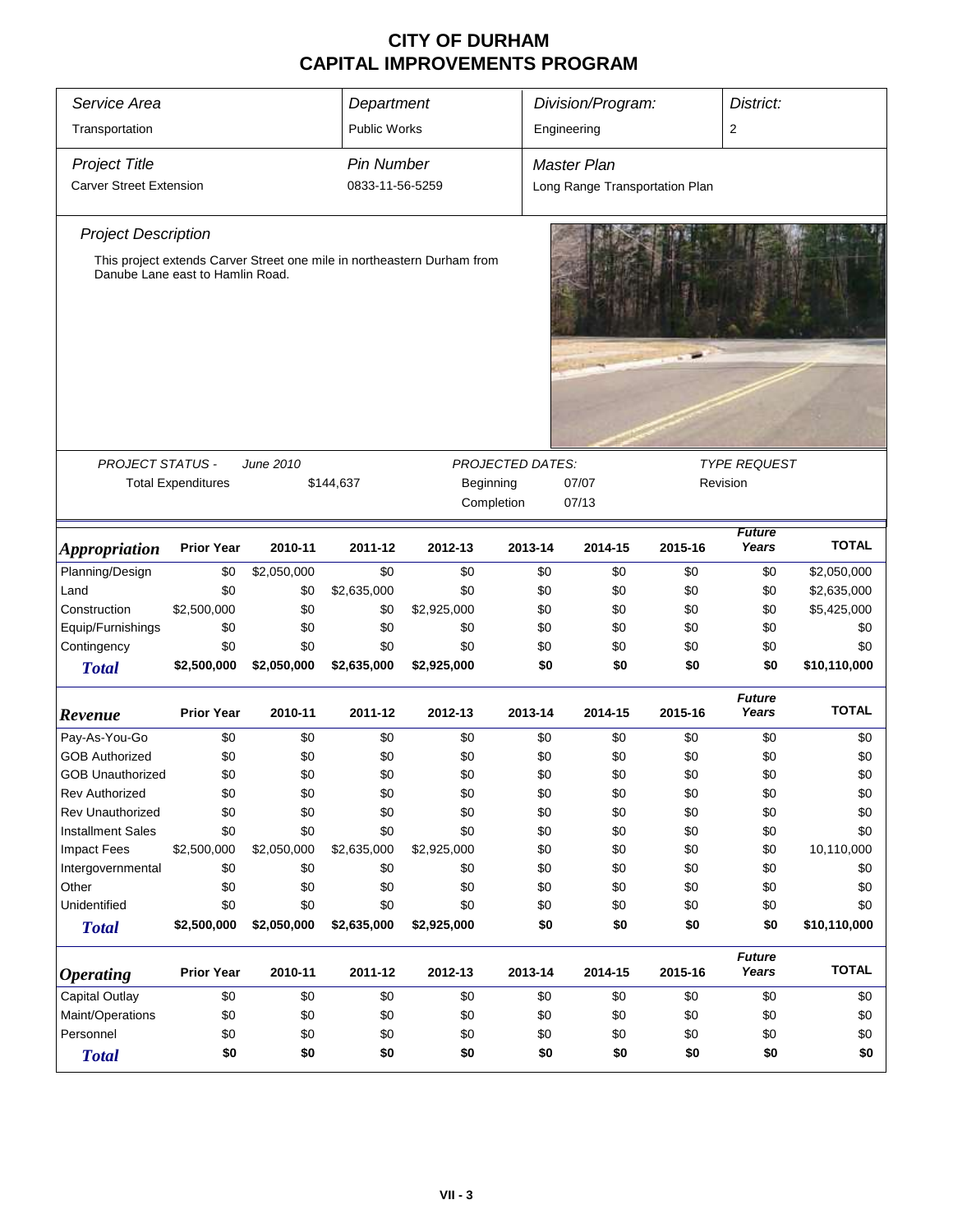| Service Area                    |                                                                                                                                         |           | Department              |                                                                               |                         | Division/Program:  |         |                        |                 |
|---------------------------------|-----------------------------------------------------------------------------------------------------------------------------------------|-----------|-------------------------|-------------------------------------------------------------------------------|-------------------------|--------------------|---------|------------------------|-----------------|
| Transportation                  |                                                                                                                                         |           | <b>General Services</b> |                                                                               |                         |                    |         | 1                      |                 |
| <b>Project Title</b>            |                                                                                                                                         |           | <b>Pin Number</b>       |                                                                               |                         | <b>Master Plan</b> |         |                        |                 |
| <b>DATA Operations Facility</b> |                                                                                                                                         |           |                         |                                                                               |                         |                    |         |                        |                 |
| <b>Project Description</b>      |                                                                                                                                         |           |                         |                                                                               |                         |                    |         |                        |                 |
| landscape.                      | This project completes defective or non-compliant work at the DATA<br>overhead doors, detention ponds and penthouses and replacement of |           |                         | Operations Facility, needed for project closeout, to include repairs to HVAC, |                         |                    |         |                        | <b>Storages</b> |
|                                 |                                                                                                                                         |           |                         |                                                                               |                         |                    |         |                        |                 |
| <b>PROJECT STATUS -</b>         |                                                                                                                                         | June 2010 |                         |                                                                               | <b>PROJECTED DATES:</b> |                    |         | <b>TYPE REQUEST</b>    |                 |
|                                 | <b>Total Expenditures</b>                                                                                                               |           | \$804,439               | Beginning                                                                     |                         | 07/08<br>09/09     | New     |                        |                 |
|                                 |                                                                                                                                         |           |                         | Completion                                                                    |                         |                    |         |                        |                 |
| <i><b>Appropriation</b></i>     | <b>Prior Year</b>                                                                                                                       | 2010-11   | 2011-12                 | 2012-13                                                                       | 2013-14                 | 2014-15            | 2015-16 | <b>Future</b><br>Years | <b>TOTAL</b>    |
| Planning/Design                 | \$75,767                                                                                                                                | \$0       | \$0                     | \$0                                                                           | \$0                     | \$0                | \$0     | \$0                    | \$75,767        |
| Land                            | \$0                                                                                                                                     | \$0       | \$0                     | \$0                                                                           | \$0                     | \$0                | \$0     | \$0                    | \$0             |
| Construction                    | \$983,209                                                                                                                               | \$0       | \$0                     | \$0                                                                           | \$0                     | \$0                | \$0     | \$0                    | \$983,209       |
| Equip/Furnishings               | \$0                                                                                                                                     | \$0       | \$0                     | \$0                                                                           | \$0                     | \$0                | \$0     | \$0                    | \$0             |
| Contingency                     | \$17,000                                                                                                                                | \$0       | \$0                     | \$0                                                                           | \$0                     | \$0                | \$0     | \$0                    | \$17,000        |
| <b>Total</b>                    | \$1,075,976                                                                                                                             | \$0       | \$0                     | \$0                                                                           | \$0                     | \$0                | \$0     | \$0                    | \$1,075,976     |
| Revenue                         | <b>Prior Year</b>                                                                                                                       | 2010-11   | 2011-12                 | 2012-13                                                                       | 2013-14                 | 2014-15            | 2015-16 | <b>Future</b><br>Years | <b>TOTAL</b>    |
| Pay-As-You-Go                   | \$0                                                                                                                                     | \$0       | \$0                     | \$0                                                                           | \$0                     | \$0                | \$0     | \$0                    | \$0             |
| <b>GOB Authorized</b>           | \$0                                                                                                                                     | \$0       | \$0                     | \$0                                                                           | \$0                     | \$0                | \$0     | \$0                    | \$0             |
| <b>GOB Unauthorized</b>         | \$0                                                                                                                                     | \$0       | \$0                     | \$0                                                                           | \$0                     | \$0                | \$0     | \$0                    | \$0             |
| <b>Rev Authorized</b>           | \$0                                                                                                                                     | \$0       | \$0                     | \$0                                                                           | \$0                     | \$0                | \$0     | \$0                    | \$0             |
| Rev Unauthorized                | \$0                                                                                                                                     | \$0       | \$0                     | \$0                                                                           | \$0                     | \$0                | \$0     | \$0                    | \$0             |
| <b>Installment Sales</b>        | \$1,075,976                                                                                                                             | \$0       | \$0                     | \$0                                                                           | \$0                     | \$0                | \$0     | \$0                    | \$1,075,976     |
| <b>Impact Fees</b>              | \$0                                                                                                                                     | \$0       | \$0                     | \$0                                                                           | \$0                     | \$0                | \$0     | \$0                    | \$0             |
| Intergovernmental               | \$0                                                                                                                                     | \$0       | \$0                     | \$0                                                                           | \$0                     | \$0                | \$0     | \$0                    | \$0             |
| Other                           | \$0                                                                                                                                     | \$0       | \$0                     | \$0                                                                           | \$0                     | \$0                | \$0     | \$0                    | \$0             |
| Unidentified                    | \$0                                                                                                                                     | \$0       | \$0                     | \$0                                                                           | \$0                     | \$0                | \$0     | \$0                    | \$0             |
| <b>Total</b>                    | \$1,075,976                                                                                                                             | \$0       | \$0                     | \$0                                                                           | \$0                     | \$0                | \$0     | \$0                    | \$1,075,976     |
| <b>Operating</b>                | <b>Prior Year</b>                                                                                                                       | 2010-11   | 2011-12                 | 2012-13                                                                       | 2013-14                 | 2014-15            | 2015-16 | <b>Future</b><br>Years | <b>TOTAL</b>    |
| Capital Outlay                  | \$0                                                                                                                                     | \$0       | \$0                     | \$0                                                                           | \$0                     | \$0                | \$0     | \$0                    | \$0             |
| Maint/Operations                | \$0                                                                                                                                     | \$0       | \$0                     | \$0                                                                           | \$0                     | \$0                | \$0     | \$0                    | \$0             |
| Personnel                       | \$0                                                                                                                                     | \$0       | \$0                     | \$0                                                                           | \$0                     | \$0                | \$0     | \$0                    | \$0             |
| <b>Total</b>                    | \$0                                                                                                                                     | \$0       | \$0                     | \$0                                                                           | \$0                     | \$0                | \$0     | \$0                    | \$0             |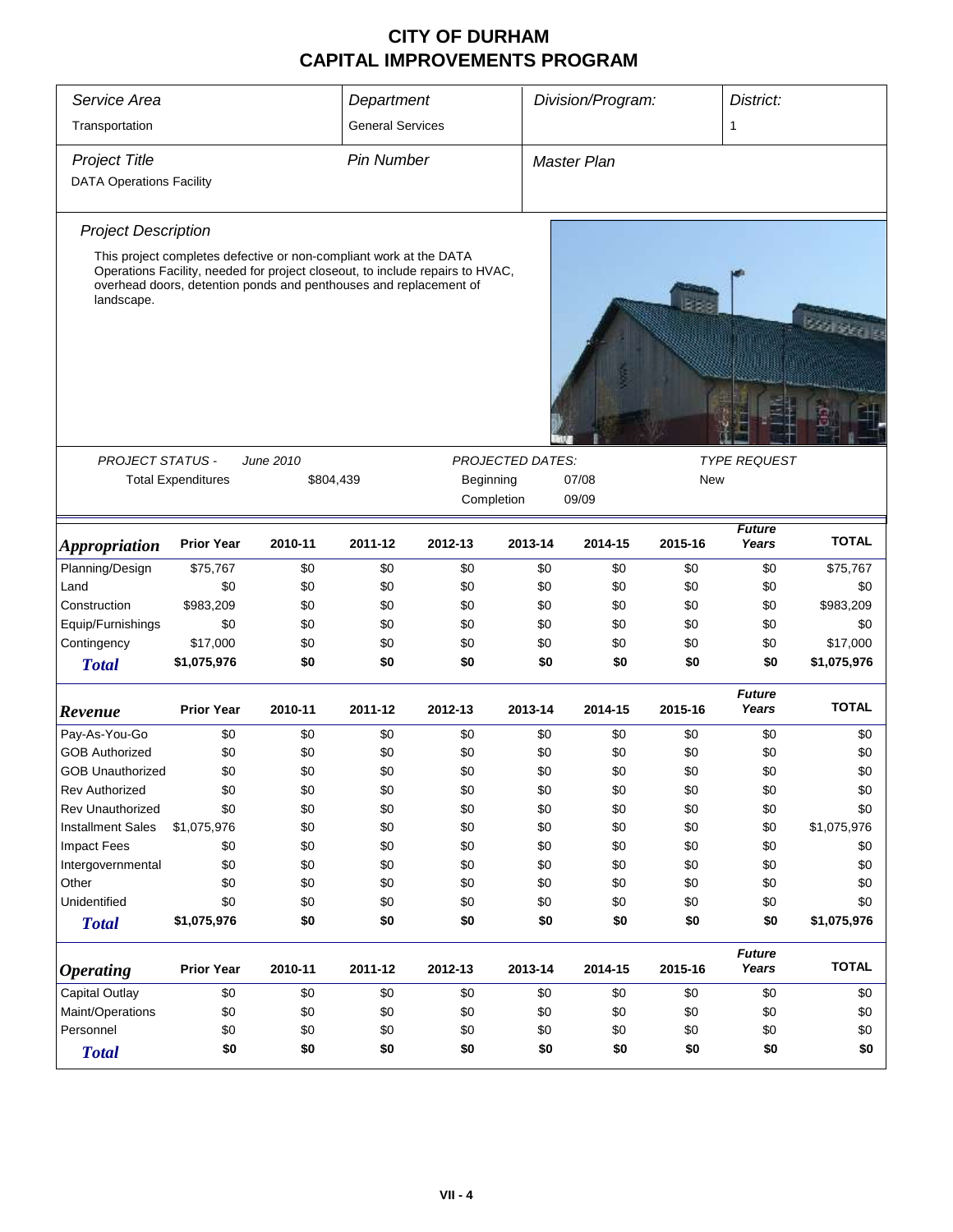| Service Area                    | Department                                                                                                                                                                               |             | Division/Program:   |           | District:               |                                |           |                        |              |
|---------------------------------|------------------------------------------------------------------------------------------------------------------------------------------------------------------------------------------|-------------|---------------------|-----------|-------------------------|--------------------------------|-----------|------------------------|--------------|
| Transportation                  |                                                                                                                                                                                          |             | <b>Public Works</b> |           |                         | Transportation                 |           | All                    |              |
| <b>Project Title</b>            |                                                                                                                                                                                          |             | <b>Pin Number</b>   |           |                         | <b>Master Plan</b>             |           |                        |              |
| Federal-State Matching Projects |                                                                                                                                                                                          |             |                     |           |                         | Long Range Transportation Plan |           |                        |              |
| <b>Project Description</b>      |                                                                                                                                                                                          |             |                     |           |                         |                                |           |                        |              |
|                                 | These funds provide matching funds for transportation grants for various                                                                                                                 |             |                     |           |                         |                                |           |                        |              |
|                                 | improvements such as noise barriers, roadway landscaping, bike lanes and<br>intersection improvements. Some of the Riddle Road improvements are<br>included here. Projects are citywide. |             |                     |           |                         |                                |           |                        |              |
|                                 |                                                                                                                                                                                          |             |                     |           |                         |                                |           |                        |              |
|                                 |                                                                                                                                                                                          |             |                     |           |                         |                                |           |                        |              |
|                                 |                                                                                                                                                                                          |             |                     |           |                         |                                |           |                        |              |
|                                 |                                                                                                                                                                                          |             |                     |           |                         |                                |           |                        |              |
| <b>PROJECT STATUS -</b>         |                                                                                                                                                                                          | June 2010   |                     |           | <b>PROJECTED DATES:</b> |                                |           | <b>TYPE REQUEST</b>    |              |
|                                 | <b>Total Expenditures</b>                                                                                                                                                                | \$2,414,224 |                     |           | Beginning               | 07/04                          |           | Continuation           |              |
|                                 |                                                                                                                                                                                          |             |                     |           | Completion              | 06/17                          |           |                        |              |
| <i><b>Appropriation</b></i>     | <b>Prior Year</b>                                                                                                                                                                        | 2010-11     | 2011-12             | 2012-13   | 2013-14                 | 2014-15                        | 2015-16   | <b>Future</b><br>Years | <b>TOTAL</b> |
| Planning/Design                 | \$1,124,726                                                                                                                                                                              | \$0         | \$0                 | \$0       | \$0                     | \$0                            | \$0       | \$0                    | \$1,124,726  |
| Land                            | \$367,010                                                                                                                                                                                | \$0         | \$0                 | \$0       | \$0                     | \$0                            | \$0       | \$0                    | \$367,010    |
| Construction                    | \$4,892,173                                                                                                                                                                              | \$0         | \$300,000           | \$400,000 | \$700,000               | \$400,000                      | \$700,000 | \$300,000              | \$7,692,173  |
| Equip/Furnishings               | \$0                                                                                                                                                                                      | \$0         | \$0                 | \$0       | \$0                     | \$0                            | \$0       | \$0                    | \$0          |
| Contingency                     | \$0                                                                                                                                                                                      | \$0         | \$0                 | \$0       | \$0                     | \$0                            | \$0       | \$0                    | \$0          |
| <b>Total</b>                    | \$6,383,909                                                                                                                                                                              | \$0         | \$300,000           | \$400,000 | \$700,000               | \$400,000                      | \$700,000 | \$300,000              | \$9,183,909  |
| Revenue                         | <b>Prior Year</b>                                                                                                                                                                        | 2010-11     | 2011-12             | 2012-13   | 2013-14                 | 2014-15                        | 2015-16   | <b>Future</b><br>Years | <b>TOTAL</b> |
| Pay-As-You-Go                   | \$500,000                                                                                                                                                                                | \$0         | \$0                 | \$0       | \$0                     | \$0                            | \$0       | \$0                    | \$500,000    |
| <b>GOB Authorized</b>           | \$4,041,139                                                                                                                                                                              | \$0         | \$0                 | \$0       | \$0                     | \$0                            | \$0       | \$0                    | \$4,041,139  |
| <b>GOB Unauthorized</b>         | \$0                                                                                                                                                                                      | \$0         | \$0                 | \$0       | \$0                     | \$0                            | \$0       | \$0                    | \$0          |
| <b>Rev Authorized</b>           | \$0                                                                                                                                                                                      | \$0         | \$0                 | \$0       | \$0                     | \$0                            | \$0       | \$0                    | \$0          |
| Rev Unauthorized                | \$0                                                                                                                                                                                      | \$0         | \$0                 | \$0       | \$0                     | \$0                            | \$0       | \$0                    | \$0          |
| <b>Installment Sales</b>        | \$0                                                                                                                                                                                      | \$0         | \$0                 | \$0       | \$0                     | \$0                            | \$0       | \$0                    | \$0          |
| <b>Impact Fees</b>              | \$753,130                                                                                                                                                                                | \$0         | \$0                 | \$0       | \$0                     | \$0                            | \$0       | \$0                    | \$753,130    |
| Intergovernmental               | \$980,000                                                                                                                                                                                | \$0         | \$0                 | \$0       | \$0                     | \$0                            | \$0       | \$0                    | \$980,000    |
| Other                           | \$109,640                                                                                                                                                                                | \$0         | \$0                 | \$0       | \$0                     | \$0                            | \$0       | \$0                    | \$109,640    |
| Unidentified                    | \$0                                                                                                                                                                                      | \$0         | \$300,000           | \$400,000 | \$700,000               | \$400,000                      | \$700,000 | \$300,000              | \$2,800,000  |
| <b>Total</b>                    | \$6,383,909                                                                                                                                                                              | \$0         | \$300,000           | \$400,000 | \$700,000               | \$400,000                      | \$700,000 | \$300,000              | \$9,183,909  |
| <i><b>Operating</b></i>         | <b>Prior Year</b>                                                                                                                                                                        | 2010-11     | 2011-12             | 2012-13   | 2013-14                 | 2014-15                        | 2015-16   | <b>Future</b><br>Years | <b>TOTAL</b> |
| Capital Outlay                  | \$0                                                                                                                                                                                      | \$0         | \$0                 | \$0       | \$0                     | \$0                            | \$0       | \$0                    | \$0          |
| Maint/Operations                | \$0                                                                                                                                                                                      | \$0         | \$0                 | \$0       | \$0                     | \$0                            | \$0       | \$0                    | \$0          |
| Personnel                       | \$0                                                                                                                                                                                      | \$0         | \$0                 | \$0       | \$0                     | \$0                            | \$0       | \$0                    | \$0          |
| <b>Total</b>                    | \$0                                                                                                                                                                                      | \$0         | \$0                 | \$0       | \$0                     | \$0                            | \$0       | \$0                    | \$0          |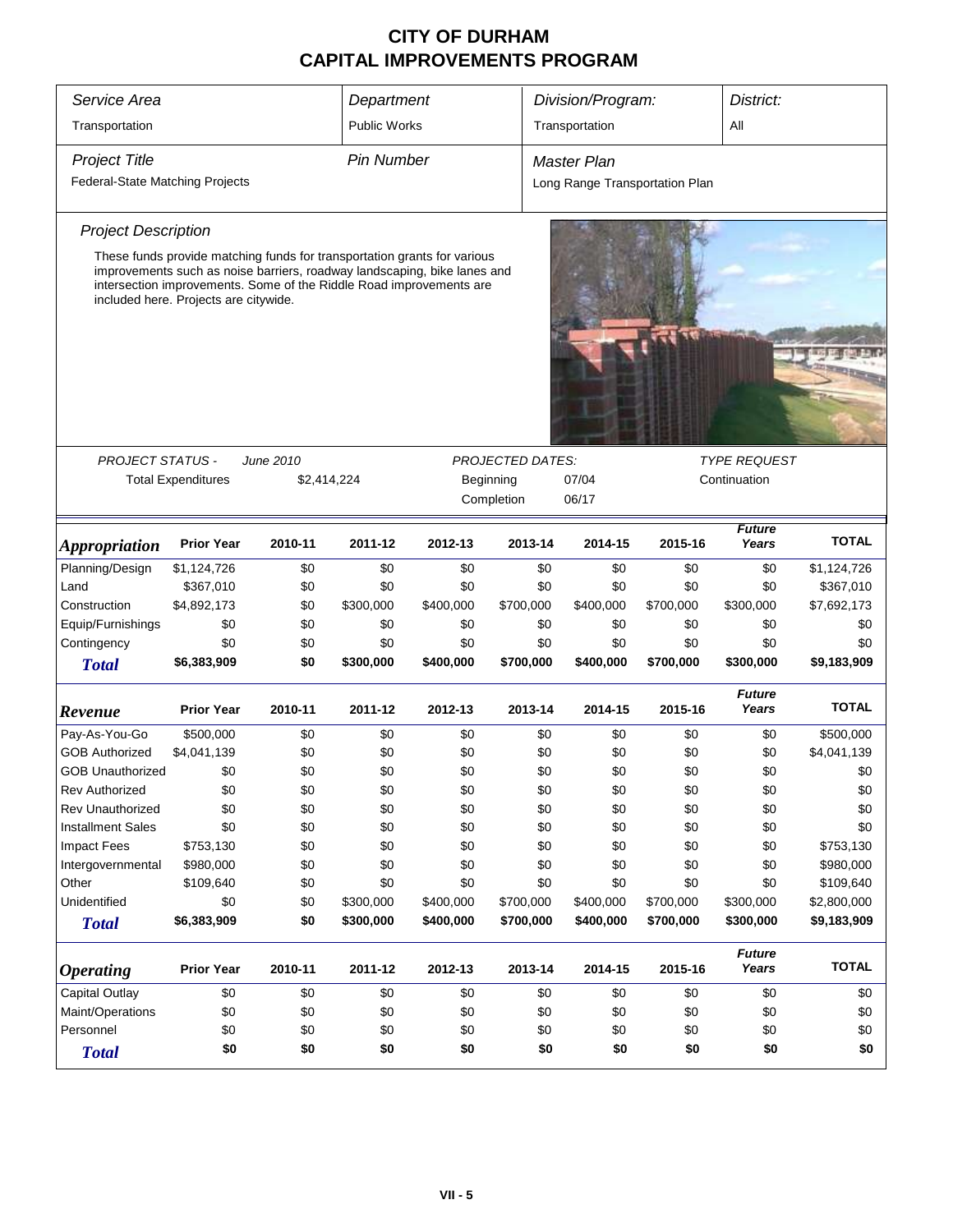| Service Area                                  | Department                                                                                                                                                                                                                                |             |                     | Division/Program: |                         |                    | District: |                                |                        |              |
|-----------------------------------------------|-------------------------------------------------------------------------------------------------------------------------------------------------------------------------------------------------------------------------------------------|-------------|---------------------|-------------------|-------------------------|--------------------|-----------|--------------------------------|------------------------|--------------|
| Transportation                                |                                                                                                                                                                                                                                           |             | <b>Public Works</b> |                   |                         | Transportation     |           |                                | All                    |              |
| <b>Project Title</b>                          |                                                                                                                                                                                                                                           |             | Pin Number          |                   |                         | <b>Master Plan</b> |           |                                |                        |              |
| Misc Thoroughfares and Street<br>Improvements |                                                                                                                                                                                                                                           |             |                     |                   |                         |                    |           | Long Range Transportation Plan |                        |              |
| <b>Project Description</b>                    |                                                                                                                                                                                                                                           |             |                     |                   |                         |                    |           |                                |                        |              |
| are citywide.                                 | This project provides funding to construct missing segments of streets<br>between those segments not built by developers, plus other improvements like<br>turn lanes, intersection widening, new signals and railroad crossings. Projects |             |                     |                   |                         |                    |           |                                |                        |              |
|                                               |                                                                                                                                                                                                                                           |             |                     |                   |                         |                    |           |                                |                        |              |
| <b>PROJECT STATUS -</b>                       |                                                                                                                                                                                                                                           | June 2010   |                     |                   | <b>PROJECTED DATES:</b> |                    |           |                                | <b>TYPE REQUEST</b>    |              |
|                                               | <b>Total Expenditures</b>                                                                                                                                                                                                                 | \$2,100,416 |                     | Beginning         |                         | 07/04              |           |                                | Continuation           |              |
|                                               |                                                                                                                                                                                                                                           |             |                     |                   | Completion              | 07/13              |           |                                |                        |              |
| <i><b>Appropriation</b></i>                   | <b>Prior Year</b>                                                                                                                                                                                                                         | 2010-11     | 2011-12             | 2012-13           | 2013-14                 |                    | 2014-15   | 2015-16                        | <b>Future</b><br>Years | <b>TOTAL</b> |
| Planning/Design                               | \$1,090,606                                                                                                                                                                                                                               | \$0         | \$0                 | \$0               | \$0                     |                    | \$0       | \$0                            | \$0                    | \$1,090,606  |
| Land                                          | \$0                                                                                                                                                                                                                                       | \$0         | \$0                 | \$0               | \$0                     |                    | \$0       | \$0                            | \$0                    | \$0          |
| Construction                                  | \$1,196,153                                                                                                                                                                                                                               | \$0         | \$0                 | \$0               | \$0                     |                    | \$0       | \$0                            | \$0                    | \$1,196,153  |
| Equip/Furnishings                             | \$1,001,123                                                                                                                                                                                                                               | \$0         | \$0                 | \$0               | \$0                     |                    | \$0       | \$0                            | \$0                    | \$1,001,123  |
| Contingency                                   | \$22,662                                                                                                                                                                                                                                  | \$0         | \$0                 | \$0               | \$0                     |                    | \$0       | \$0                            | \$0                    | \$22,662     |
| <b>Total</b>                                  | \$3,310,544                                                                                                                                                                                                                               | \$0         | \$0                 | \$0               |                         | \$0                | \$0       | \$0                            | \$0                    | \$3,310,544  |
| Revenue                                       | <b>Prior Year</b>                                                                                                                                                                                                                         | 2010-11     | 2011-12             | 2012-13           | 2013-14                 |                    | 2014-15   | 2015-16                        | <b>Future</b><br>Years | <b>TOTAL</b> |
| Pay-As-You-Go                                 | \$604,948                                                                                                                                                                                                                                 | \$0         | \$0                 | \$0               | \$0                     |                    | \$0       | \$0                            | \$0                    | \$604,948    |
| <b>GOB Authorized</b>                         | \$1,576,767                                                                                                                                                                                                                               | \$0         | \$0                 | \$0               | \$0                     |                    | \$0       | \$0                            | \$0                    | \$1,576,767  |
| <b>GOB Unauthorized</b>                       | \$0                                                                                                                                                                                                                                       | \$0         | \$0                 | \$0               |                         | \$0                | \$0       | \$0                            | \$0                    | \$0          |
| <b>Rev Authorized</b>                         | \$0                                                                                                                                                                                                                                       | \$0         | \$0                 | \$0               | \$0                     |                    | \$0       | \$0                            | \$0                    | \$0          |
| <b>Rev Unauthorized</b>                       | \$0                                                                                                                                                                                                                                       | \$0         | \$0                 | \$0               | \$0                     |                    | \$0       | \$0                            | \$0                    | \$0          |
| <b>Installment Sales</b>                      | \$0                                                                                                                                                                                                                                       | \$0         | \$0                 | \$0               | \$0                     |                    | \$0       | \$0                            | \$0                    | \$0          |
| <b>Impact Fees</b>                            | \$0                                                                                                                                                                                                                                       | \$0         | \$0                 | \$0               | \$0                     |                    | \$0       | \$0                            | \$0                    | \$0          |
| Intergovernmental                             | \$959,918                                                                                                                                                                                                                                 | \$0         | \$0                 | \$0               | \$0                     |                    | \$0       | \$0                            | \$0                    | \$959,918    |
| Other                                         | \$168,911                                                                                                                                                                                                                                 | \$0         | \$0                 | \$0               | \$0                     |                    | \$0       | \$0                            | \$0                    | \$168,911    |
| Unidentified                                  | \$0                                                                                                                                                                                                                                       | \$0         | \$0                 | \$0               | \$0                     |                    | \$0       | \$0                            | \$0                    | \$0          |
| <b>Total</b>                                  | \$3,310,544                                                                                                                                                                                                                               | \$0         | \$0                 | \$0               |                         | \$0                | \$0       | \$0                            | \$0                    | \$3,310,544  |
| <b>Operating</b>                              | <b>Prior Year</b>                                                                                                                                                                                                                         | 2010-11     | 2011-12             | 2012-13           | 2013-14                 |                    | 2014-15   | 2015-16                        | <b>Future</b><br>Years | <b>TOTAL</b> |
| Capital Outlay                                | \$0                                                                                                                                                                                                                                       | \$0         | \$0                 | \$0               | \$0                     |                    | \$0       | \$0                            | \$0                    | \$0          |
| Maint/Operations                              | \$0                                                                                                                                                                                                                                       | \$0         | \$0                 | \$0               | \$0                     |                    | \$0       | \$0                            | \$0                    | \$0          |
| Personnel                                     | \$0                                                                                                                                                                                                                                       | \$0         | \$0                 | \$0               | \$0                     |                    | \$0       | \$0                            | \$0                    | \$0          |
| <b>Total</b>                                  | \$0                                                                                                                                                                                                                                       | \$0         | \$0                 | \$0               |                         | \$0                | \$0       | \$0                            | \$0                    | \$0          |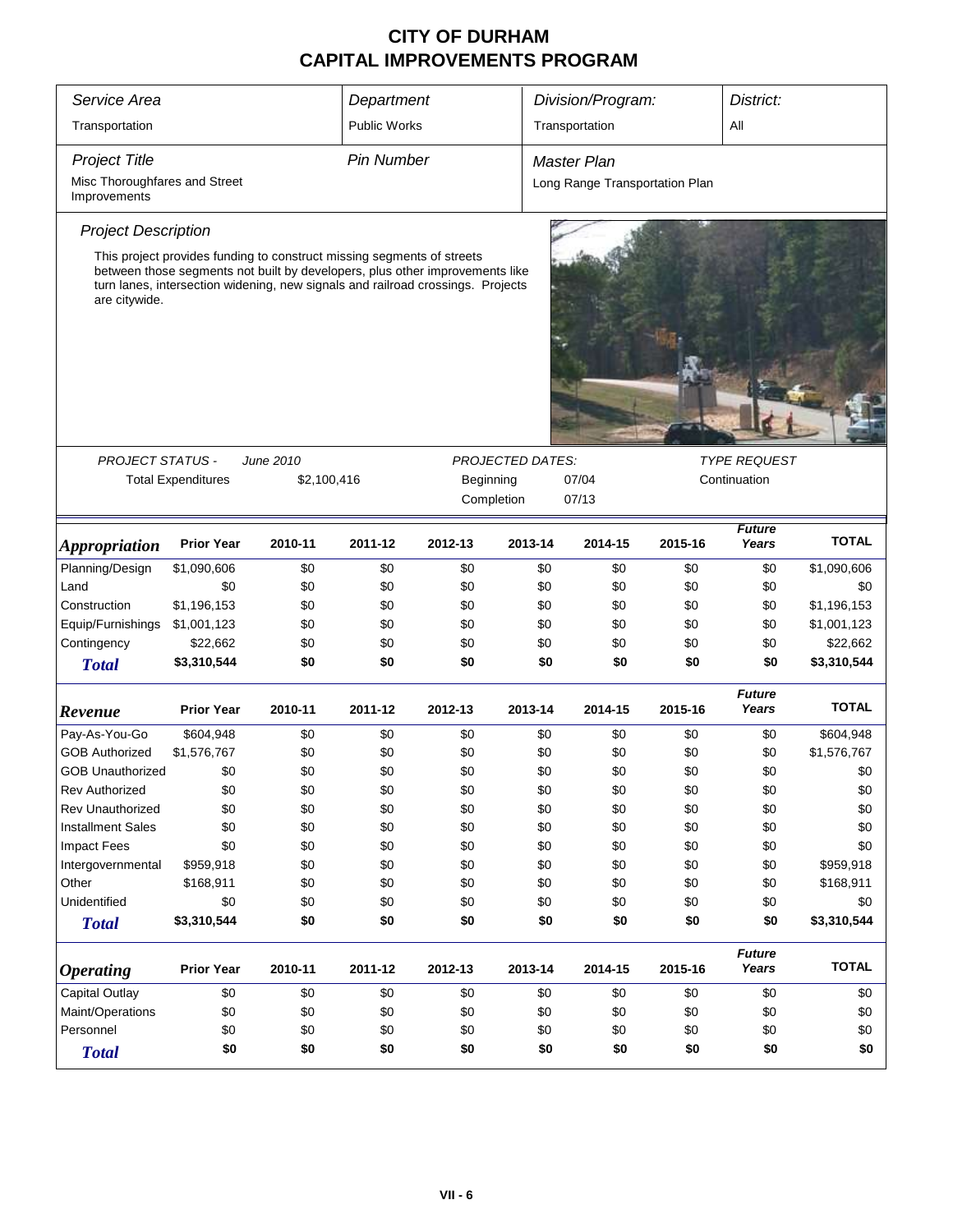| Service Area                |                                                                                                                                                   |             | Department          |           |                         | Division/Program:      |         | District:              |              |  |  |
|-----------------------------|---------------------------------------------------------------------------------------------------------------------------------------------------|-------------|---------------------|-----------|-------------------------|------------------------|---------|------------------------|--------------|--|--|
| Transportation              |                                                                                                                                                   |             | <b>Public Works</b> |           |                         | 4<br>Engineering       |         |                        |              |  |  |
|                             |                                                                                                                                                   |             |                     |           |                         |                        |         |                        |              |  |  |
| <b>Project Title</b>        |                                                                                                                                                   |             | <b>Pin Number</b>   |           |                         | <b>Master Plan</b>     |         |                        |              |  |  |
| NC 147 Pedestrian Bridge    |                                                                                                                                                   |             | 0831-18-31-3827     |           |                         | Pedestrian Master Plan |         |                        |              |  |  |
| <b>Project Description</b>  |                                                                                                                                                   |             |                     |           |                         |                        |         |                        |              |  |  |
|                             | This project replaces the existing bike-pedestrian bridge spanning NC 147                                                                         |             |                     |           |                         |                        |         |                        |              |  |  |
|                             | east of the Alston Ave. exchange. Funding also includes decorator street<br>lights on the bridge and stairwells to enhance appearance and safety. |             |                     |           |                         |                        |         |                        |              |  |  |
|                             |                                                                                                                                                   |             |                     |           |                         |                        |         |                        |              |  |  |
| <b>PROJECT STATUS -</b>     |                                                                                                                                                   | June 2010   |                     |           | <b>PROJECTED DATES:</b> |                        |         | <b>TYPE REQUEST</b>    |              |  |  |
|                             | <b>Total Expenditures</b>                                                                                                                         | \$2,970,139 |                     | Beginning |                         | 07/04<br>Revision      |         |                        |              |  |  |
|                             |                                                                                                                                                   |             |                     |           | Completion              | 07/11                  |         |                        |              |  |  |
| <i><b>Appropriation</b></i> | <b>Prior Year</b>                                                                                                                                 | 2010-11     | 2011-12             | 2012-13   | 2013-14                 | 2014-15                | 2015-16 | <b>Future</b><br>Years | <b>TOTAL</b> |  |  |
| Planning/Design             | \$0                                                                                                                                               | \$0         | \$0                 | \$0       | \$0                     | \$0                    | \$0     | \$0                    | \$0          |  |  |
| Land                        | \$50,000                                                                                                                                          | \$0         | \$0                 | \$0       | \$0                     | \$0                    | \$0     | \$0                    | \$50,000     |  |  |
| Construction                | \$3,200,000                                                                                                                                       | \$0         | \$0                 | \$0       | \$0                     | \$0                    | \$0     | \$0                    | \$3,200,000  |  |  |
| Equip/Furnishings           | \$0                                                                                                                                               | \$0         | \$0                 | \$0       | \$0                     | \$0                    | \$0     | \$0                    | \$0          |  |  |
| Contingency                 | \$0                                                                                                                                               | \$0         | \$0                 | \$0       | \$0                     | \$0                    | \$0     | \$0                    | \$0          |  |  |
| <b>Total</b>                | \$3,250,000                                                                                                                                       | \$0         | \$0                 | \$0       | \$0                     | \$0                    | \$0     | \$0                    | \$3,250,000  |  |  |
| Revenue                     | <b>Prior Year</b>                                                                                                                                 | 2010-11     | 2011-12             | 2012-13   | 2013-14                 | 2014-15                | 2015-16 | <b>Future</b><br>Years | <b>TOTAL</b> |  |  |
| Pay-As-You-Go               | \$200,000                                                                                                                                         | \$0         | \$0                 | \$0       | \$0                     | \$0                    | \$0     | \$0                    | \$200,000    |  |  |
| <b>GOB Authorized</b>       | \$0                                                                                                                                               | \$0         | \$0                 | \$0       | \$0                     | \$0                    | \$0     | \$0                    | \$0          |  |  |
| <b>GOB Unauthorized</b>     | \$0                                                                                                                                               | \$0         | \$0                 | \$0       | \$0                     | \$0                    | \$0     | \$0                    | \$0          |  |  |
| Rev Authorized              | \$0                                                                                                                                               | \$0         | \$0                 | \$0       | \$0                     | \$0                    | \$0     | \$0                    | \$0          |  |  |
| <b>Rev Unauthorized</b>     | \$0                                                                                                                                               | \$0         | \$0                 | \$0       | \$0                     | \$0                    | \$0     | \$0                    | \$0          |  |  |
| <b>Installment Sales</b>    | \$250,000                                                                                                                                         | \$0         | \$0                 | \$0       | \$0                     | \$0                    | \$0     | \$0                    | \$250,000    |  |  |
| <b>Impact Fees</b>          | \$0                                                                                                                                               | \$0         | \$0                 | \$0       | \$0                     | \$0                    | \$0     | \$0                    | \$0          |  |  |
| Intergovernmental           | \$800,000                                                                                                                                         | \$0         | \$0                 | \$0       | \$0                     | \$0                    | \$0     | \$0                    | \$800,000    |  |  |
| Other                       | \$2,000,000                                                                                                                                       | \$0         | \$0                 | \$0       | \$0                     | \$0                    | \$0     | \$0                    | \$2,000,000  |  |  |
| Unidentified                | \$0                                                                                                                                               | \$0         | \$0                 | \$0       | \$0                     | \$0                    | \$0     | \$0                    | \$0          |  |  |
| <b>Total</b>                | \$3,250,000                                                                                                                                       | \$0         | \$0                 | \$0       | \$0                     | \$0                    | \$0     | \$0                    | \$3,250,000  |  |  |
| <b>Operating</b>            | <b>Prior Year</b>                                                                                                                                 | 2010-11     | 2011-12             | 2012-13   | 2013-14                 | 2014-15                | 2015-16 | <b>Future</b><br>Years | <b>TOTAL</b> |  |  |
| Capital Outlay              | \$0                                                                                                                                               | \$0         | \$0                 | \$0       | \$0                     | \$0                    | \$0     | \$0                    | \$0          |  |  |
| Maint/Operations            | \$0                                                                                                                                               | \$0         | \$0                 | \$0       | \$0                     | \$0                    | \$0     | \$0                    | \$0          |  |  |
| Personnel                   | \$0                                                                                                                                               | \$0         | \$0                 | \$0       | \$0                     | \$0                    | \$0     | \$0                    | \$0          |  |  |
| <b>Total</b>                | \$0                                                                                                                                               | \$0         | \$0                 | \$0       | \$0                     | \$0                    | \$0     | \$0                    | \$0          |  |  |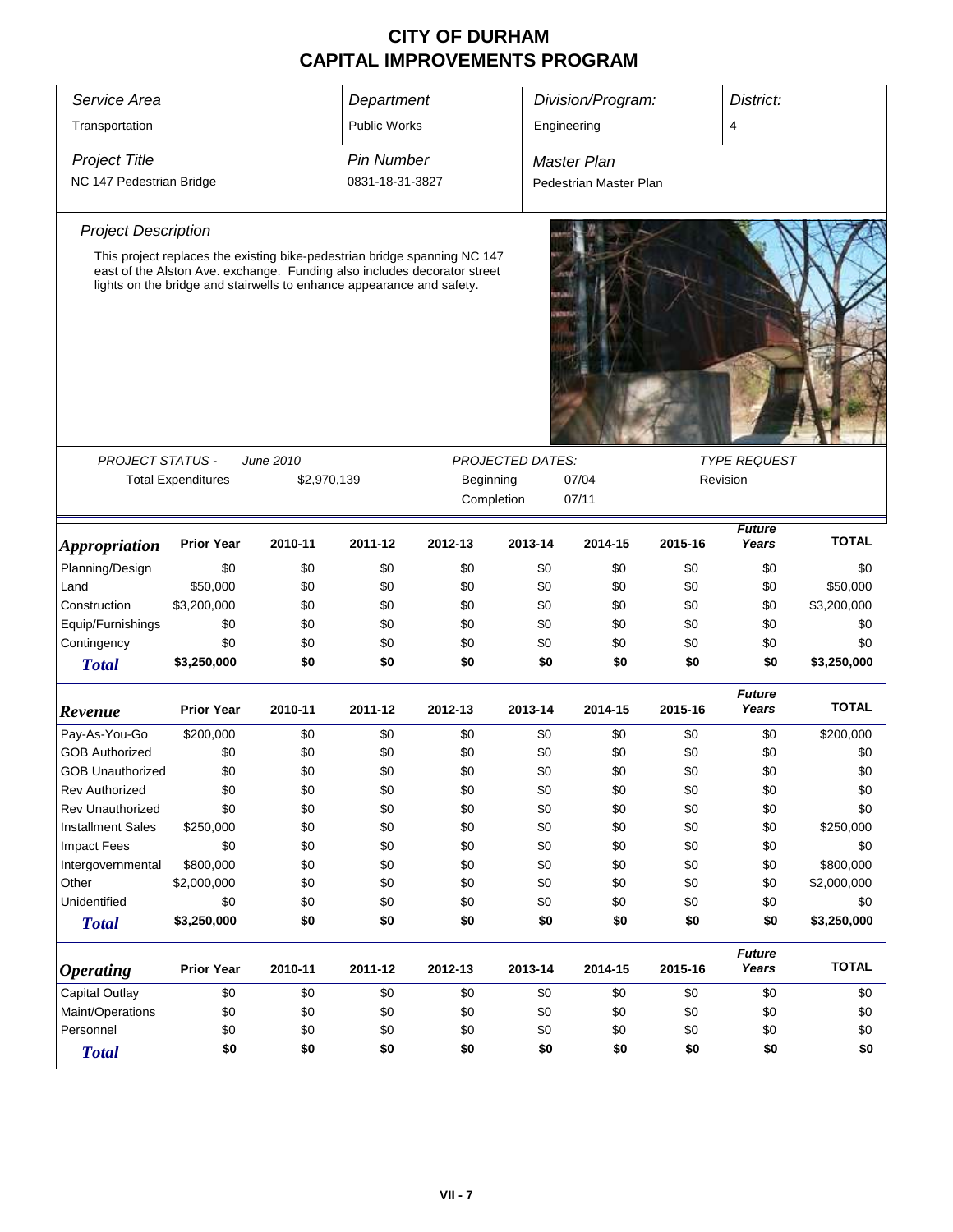| Service Area                |                                                               |           | Department          |                                                                                                                                                      |         | Division/Program:       |                                 | District:              |              |  |  |  |
|-----------------------------|---------------------------------------------------------------|-----------|---------------------|------------------------------------------------------------------------------------------------------------------------------------------------------|---------|-------------------------|---------------------------------|------------------------|--------------|--|--|--|
| Transportation              |                                                               |           | <b>Public Works</b> |                                                                                                                                                      |         | Engineering             |                                 | 3                      |              |  |  |  |
| <b>Project Title</b>        |                                                               |           | <b>Pin Number</b>   |                                                                                                                                                      |         | <b>Master Plan</b>      |                                 |                        |              |  |  |  |
| NC 751 Widening - Phase I   |                                                               |           |                     | Long Range Transportation Plan                                                                                                                       |         |                         |                                 |                        |              |  |  |  |
| <b>Project Description</b>  |                                                               |           |                     |                                                                                                                                                      |         |                         |                                 |                        |              |  |  |  |
|                             | project will ease traffic congestion around southwest Durham. |           |                     | This project widens 0.75 miles of NC Highway 751 from South Roxboro Street<br>to NC 54 from 2 to 4 lanes with a landscaped median and sidewalks. The |         |                         |                                 |                        |              |  |  |  |
| PROJECT STATUS -            |                                                               | June 2010 |                     | <b>PROJECTED DATES:</b>                                                                                                                              |         |                         |                                 |                        |              |  |  |  |
|                             | <b>Total Expenditures</b>                                     | \$91,700  |                     | Beginning<br>Completion                                                                                                                              |         | 03/09<br>09/17          | <b>TYPE REQUEST</b><br>Revision |                        |              |  |  |  |
| <i><b>Appropriation</b></i> | <b>Prior Year</b>                                             | 2010-11   | 2011-12             | 2012-13                                                                                                                                              | 2013-14 | 2014-15                 | 2015-16                         | <b>Future</b><br>Years | <b>TOTAL</b> |  |  |  |
| Planning/Design             | \$1,080,000                                                   | \$0       | \$0                 | \$0                                                                                                                                                  | \$0     | \$1,559,180             | \$0                             | \$0                    | \$2,639,180  |  |  |  |
| Land                        | \$800,000                                                     | \$0       | \$0                 | \$0                                                                                                                                                  | \$0     |                         | \$0 \$2,100,000                 | \$0                    | \$2,900,000  |  |  |  |
| Construction                | \$0                                                           | \$0       | \$0                 | \$0                                                                                                                                                  | \$0     | \$0                     | \$0                             | \$5,050,000            | \$5,050,000  |  |  |  |
| Equip/Furnishings           | \$0                                                           | \$0       | \$0                 | \$0                                                                                                                                                  | \$0     | \$0                     | \$0                             | \$0                    | \$0          |  |  |  |
| Contingency                 | \$0                                                           | \$0       | \$0                 | \$0                                                                                                                                                  | \$0     | \$0                     | \$0                             | \$0                    | \$0          |  |  |  |
| <b>Total</b>                | \$1,880,000                                                   | \$0       | \$0                 | \$0                                                                                                                                                  | \$0     | \$1,559,180 \$2,100,000 |                                 | \$5,050,000            | \$10,589,180 |  |  |  |
| Revenue                     | <b>Prior Year</b>                                             | 2010-11   | 2011-12             | 2012-13                                                                                                                                              | 2013-14 | 2014-15                 | 2015-16                         | <b>Future</b><br>Years | <b>TOTAL</b> |  |  |  |
| Pay-As-You-Go               | \$0                                                           | \$0       | \$0                 | \$0                                                                                                                                                  | \$0     | \$0                     | \$0                             | \$0                    | \$0          |  |  |  |
| <b>GOB Authorized</b>       | \$0                                                           | \$0       | \$0                 | \$0                                                                                                                                                  | \$0     | \$0                     | \$0                             | \$0                    | \$0          |  |  |  |
| <b>GOB Unauthorized</b>     | \$0                                                           | \$0       | \$0                 | \$0                                                                                                                                                  | \$0     | \$0                     | \$0                             | \$0                    | \$0          |  |  |  |
| <b>Rev Authorized</b>       | \$0                                                           | \$0       | \$0                 | \$0                                                                                                                                                  | \$0     | \$0                     | \$0                             | \$0                    | \$0          |  |  |  |
| <b>Rev Unauthorized</b>     | \$0                                                           | \$0       | \$0                 | \$0                                                                                                                                                  | \$0     | \$0                     | \$0                             | \$0                    | \$0          |  |  |  |
| <b>Installment Sales</b>    | \$0                                                           | \$0       | \$0                 | \$0                                                                                                                                                  | \$0     | \$0                     | \$0                             | \$0                    | \$0          |  |  |  |
| Impact Fees                 | \$1,880,000                                                   | \$0       | \$0                 | \$0                                                                                                                                                  | \$0     | \$1,559,180 \$2,100,000 |                                 | \$5,050,000            | 10,589,180   |  |  |  |
| Intergovernmental           | \$0                                                           | \$0       | \$0                 | \$0                                                                                                                                                  | \$0     | \$0                     | \$0                             | \$0                    | \$0          |  |  |  |
| Other                       | \$0                                                           | \$0       | \$0                 | \$0                                                                                                                                                  | \$0     | \$0                     | \$0                             | \$0                    | \$0          |  |  |  |
| Unidentified                | \$0                                                           | \$0       | \$0                 | \$0                                                                                                                                                  | \$0     | \$0                     | \$0                             | \$0                    | \$0          |  |  |  |
| <b>Total</b>                | \$1,880,000                                                   | \$0       | \$0                 | \$0                                                                                                                                                  | \$0     |                         | \$1,559,180 \$2,100,000         | \$5,050,000            | \$10,589,180 |  |  |  |
| <i><b>Operating</b></i>     | <b>Prior Year</b>                                             | 2010-11   | 2011-12             | 2012-13                                                                                                                                              | 2013-14 | 2014-15                 | 2015-16                         | <b>Future</b><br>Years | <b>TOTAL</b> |  |  |  |
| Capital Outlay              | \$0                                                           | \$0       | \$0                 | \$0                                                                                                                                                  | \$0     | \$0                     | \$0                             | \$0                    | \$0          |  |  |  |
| Maint/Operations            | \$0                                                           | \$0       | \$0                 | \$0                                                                                                                                                  | \$0     | \$0                     | \$0                             | \$0                    | \$0          |  |  |  |
| Personnel                   | \$0                                                           | \$0       | \$0                 | \$0                                                                                                                                                  | \$0     | \$0                     | \$0                             | \$0                    | \$0          |  |  |  |
| <b>Total</b>                | \$0                                                           | \$0       | \$0                 | \$0                                                                                                                                                  | \$0     | \$0                     | \$0                             | \$0                    | \$0          |  |  |  |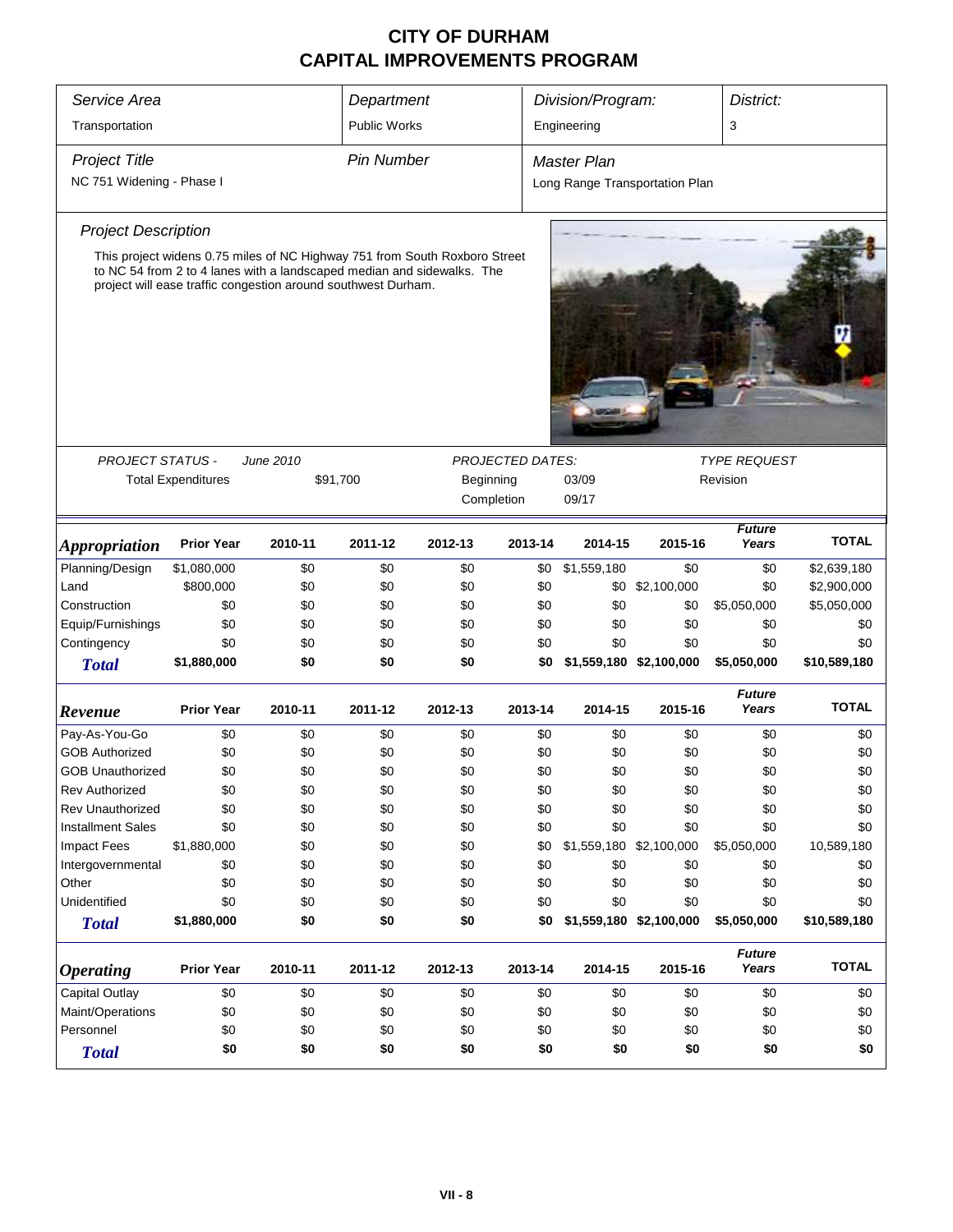| Service Area                     |                                                                                                                                                             |             | Department          |           |                         |     | Division/Program:            |           | District:              |              |
|----------------------------------|-------------------------------------------------------------------------------------------------------------------------------------------------------------|-------------|---------------------|-----------|-------------------------|-----|------------------------------|-----------|------------------------|--------------|
|                                  |                                                                                                                                                             |             |                     |           |                         |     |                              |           |                        |              |
| Transportation                   |                                                                                                                                                             |             | <b>Public Works</b> |           |                         |     | Engineering                  |           | All                    |              |
| <b>Project Title</b>             |                                                                                                                                                             |             | <b>Pin Number</b>   |           |                         |     | <b>Master Plan</b>           |           |                        |              |
| <b>New Sidewalk Construction</b> |                                                                                                                                                             |             |                     |           |                         |     | Durham Walks Pedestrian Plan |           |                        |              |
| <b>Project Description</b>       |                                                                                                                                                             |             |                     |           |                         |     |                              |           |                        |              |
|                                  | This project funds new sidewalk construction citywide based on the Durham                                                                                   |             |                     |           |                         |     |                              |           |                        |              |
|                                  | Walks Pedestrian Plan. Projects provide better pedestrian access to schools<br>and bus stops, improve pedestrian safety, and improve the City's appearance. |             |                     |           |                         |     |                              |           |                        |              |
|                                  |                                                                                                                                                             |             |                     |           |                         |     |                              |           |                        |              |
|                                  |                                                                                                                                                             |             |                     |           |                         |     |                              |           |                        |              |
|                                  |                                                                                                                                                             |             |                     |           |                         |     |                              |           |                        |              |
|                                  |                                                                                                                                                             |             |                     |           |                         |     |                              |           |                        |              |
|                                  |                                                                                                                                                             |             |                     |           |                         |     |                              |           |                        |              |
|                                  |                                                                                                                                                             |             |                     |           |                         |     |                              |           |                        |              |
| <b>PROJECT STATUS -</b>          |                                                                                                                                                             | June 2010   |                     |           | <b>PROJECTED DATES:</b> |     |                              |           | <b>TYPE REQUEST</b>    |              |
|                                  | <b>Total Expenditures</b>                                                                                                                                   | \$2,332,819 |                     |           | Beginning<br>Completion |     | 07/04<br>07/17               |           | Continuation           |              |
|                                  |                                                                                                                                                             |             |                     |           |                         |     |                              |           |                        |              |
| <b>Appropriation</b>             | <b>Prior Year</b>                                                                                                                                           | 2010-11     | 2011-12             | 2012-13   | 2013-14                 |     | 2014-15                      | 2015-16   | <b>Future</b><br>Years | <b>TOTAL</b> |
| Planning/Design                  | \$49,771                                                                                                                                                    | \$0         | \$0                 | \$0       |                         | \$0 | \$0                          | \$0       | \$0                    | \$49,771     |
| Land                             | \$11,080                                                                                                                                                    | \$0         | \$0                 | \$0       |                         | \$0 | \$0                          | \$0       | \$0                    | \$11,080     |
| Construction                     | \$6,575,180                                                                                                                                                 | \$0         | \$0                 | \$250,000 | \$250,000               |     | \$0                          | \$250,000 | \$0                    | \$7,325,180  |
| Equip/Furnishings                | \$0                                                                                                                                                         | \$0         | \$0                 | \$0       |                         | \$0 | \$0                          | \$0       | \$0                    | \$0          |
| Contingency                      | \$0                                                                                                                                                         | \$0         | \$0                 | \$0       |                         | \$0 | \$0                          | \$0       | \$0                    | \$0          |
| <b>Total</b>                     | \$6,636,031                                                                                                                                                 | \$0         | \$0                 | \$250,000 | \$250,000               |     | \$0                          | \$250,000 | \$0                    | \$7,386,031  |
| Revenue                          | <b>Prior Year</b>                                                                                                                                           | 2010-11     | 2011-12             | 2012-13   | 2013-14                 |     | 2014-15                      | 2015-16   | <b>Future</b><br>Years | <b>TOTAL</b> |
| Pay-As-You-Go                    | \$0                                                                                                                                                         | \$0         | \$0                 | \$0       |                         | \$0 | \$0                          | \$0       | \$0                    | \$0          |
| <b>GOB Authorized</b>            | \$3,350,000                                                                                                                                                 | \$0         | \$0                 | \$0       |                         | \$0 | \$0                          | \$0       | \$0                    | \$3,350,000  |
| <b>GOB Unauthorized</b>          | \$0                                                                                                                                                         | \$0         | \$0                 | \$0       |                         | \$0 | \$0                          | \$0       | \$0                    | \$0          |
| <b>Rev Authorized</b>            | \$0                                                                                                                                                         | \$0         | \$0                 | \$0       |                         | \$0 | \$0                          | \$0       | \$0                    | \$0          |
| <b>Rev Unauthorized</b>          | \$0                                                                                                                                                         | \$0         | \$0                 | \$0       |                         | \$0 | \$0                          | \$0       | \$0                    | \$0          |
| <b>Installment Sales</b>         | \$0                                                                                                                                                         | \$0         | \$0                 | \$0       |                         | \$0 | \$0                          | \$0       | \$0                    | \$0          |
| <b>Impact Fees</b>               | \$0                                                                                                                                                         | \$0         | \$0                 | \$0       |                         | \$0 | \$0                          | \$0       | \$0                    | \$0          |
| Intergovernmental                | \$3,038,131                                                                                                                                                 | \$0         | \$0                 | \$0       |                         | \$0 | \$0                          | \$0       | \$0                    | \$3,038,131  |
| Other                            | \$247,900                                                                                                                                                   | \$0         | \$0                 | \$0       |                         | \$0 | \$0                          | \$0       | \$0                    | \$247,900    |
| Unidentified                     | \$0                                                                                                                                                         | \$0         | \$0                 | \$250,000 | \$250,000               |     | \$0                          | \$250,000 | \$0                    | \$750,000    |
| <b>Total</b>                     | \$6,636,031                                                                                                                                                 | \$0         | \$0                 | \$250,000 | \$250,000               |     | \$0                          | \$250,000 | \$0                    | \$7,386,031  |
| <b>Operating</b>                 | <b>Prior Year</b>                                                                                                                                           | 2010-11     | 2011-12             | 2012-13   | 2013-14                 |     | 2014-15                      | 2015-16   | <b>Future</b><br>Years | <b>TOTAL</b> |
| Capital Outlay                   | \$0                                                                                                                                                         | \$0         | \$0                 | \$0       |                         | \$0 | \$0                          | \$0       | \$0                    | \$0          |
| Maint/Operations                 | \$0                                                                                                                                                         | \$0         | \$0                 | \$0       |                         | \$0 | \$0                          | \$0       | \$0                    | \$0          |
| Personnel                        | \$0                                                                                                                                                         | \$0         | \$0                 | \$0       |                         | \$0 | \$0                          | \$0       | \$0                    | \$0          |
| <b>Total</b>                     | \$0                                                                                                                                                         | \$0         | \$0                 | \$0       |                         | \$0 | \$0                          | \$0       | \$0                    | \$0          |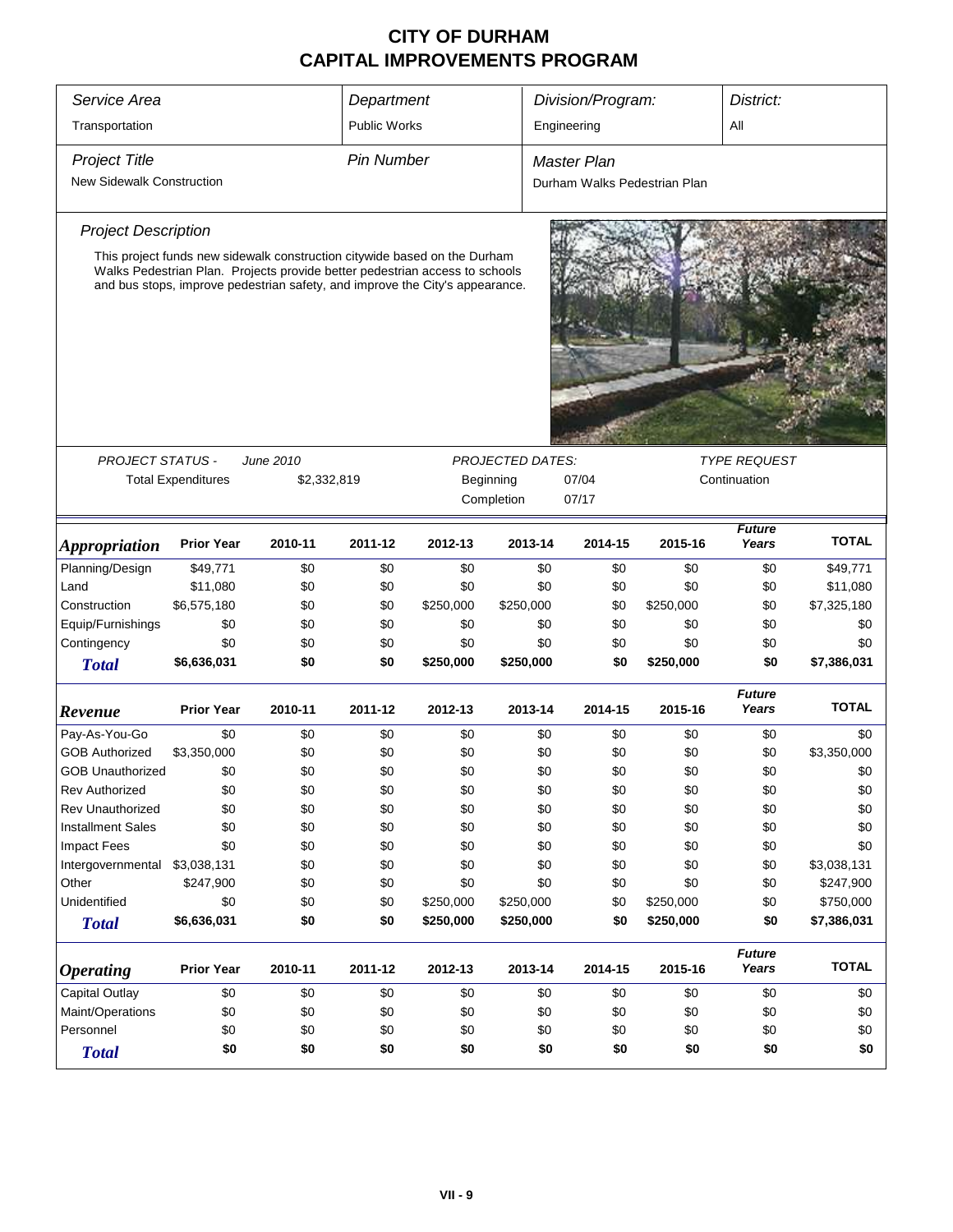| Service Area                          |                           |                                                                                                                                                                                                                                                                                                                        | Department          |                  |                         | Division/Program: |                        | District:        |                        |                  |
|---------------------------------------|---------------------------|------------------------------------------------------------------------------------------------------------------------------------------------------------------------------------------------------------------------------------------------------------------------------------------------------------------------|---------------------|------------------|-------------------------|-------------------|------------------------|------------------|------------------------|------------------|
| Transportation                        |                           |                                                                                                                                                                                                                                                                                                                        | <b>Public Works</b> |                  |                         |                   | Engineering            |                  | All                    |                  |
| <b>Project Title</b>                  |                           |                                                                                                                                                                                                                                                                                                                        | <b>Pin Number</b>   |                  |                         |                   | <b>Master Plan</b>     |                  |                        |                  |
| <b>Petition Sidewalk Construction</b> |                           |                                                                                                                                                                                                                                                                                                                        |                     |                  |                         |                   | Pedestrian Master Plan |                  |                        |                  |
|                                       |                           |                                                                                                                                                                                                                                                                                                                        |                     |                  |                         |                   |                        |                  |                        |                  |
| <b>Project Description</b>            |                           |                                                                                                                                                                                                                                                                                                                        |                     |                  |                         |                   |                        |                  |                        |                  |
|                                       |                           | This program includes funding for construction of new sidewalks requested by<br>citizen petition. The program improves pedestrian safety, encourages walking,<br>provides better pedestrian access to schools and bus stops, and improves the<br>City's appearance. Currently there are six ordered sidewalk projects. |                     |                  |                         |                   |                        |                  |                        |                  |
|                                       |                           |                                                                                                                                                                                                                                                                                                                        |                     |                  |                         |                   |                        |                  |                        |                  |
| <b>PROJECT STATUS -</b>               |                           | June 2010                                                                                                                                                                                                                                                                                                              |                     |                  | <b>PROJECTED DATES:</b> |                   |                        |                  | <b>TYPE REQUEST</b>    |                  |
|                                       | <b>Total Expenditures</b> |                                                                                                                                                                                                                                                                                                                        | \$0                 |                  | Beginning<br>Completion |                   | 10/09<br>09/18         |                  | Revision               |                  |
|                                       |                           |                                                                                                                                                                                                                                                                                                                        |                     |                  |                         |                   |                        |                  | <b>Future</b>          | <b>TOTAL</b>     |
| <i><b>Appropriation</b></i>           | <b>Prior Year</b>         | 2010-11                                                                                                                                                                                                                                                                                                                | 2011-12             | 2012-13          | 2013-14                 |                   | 2014-15                | 2015-16          | Years                  |                  |
| Planning/Design                       | \$0                       | \$0                                                                                                                                                                                                                                                                                                                    | \$0                 | \$0              |                         | \$0               | \$0                    | \$0              | \$0                    | \$0              |
| Land                                  | \$0                       | \$0                                                                                                                                                                                                                                                                                                                    | \$0                 | \$0              |                         | \$0               | \$0                    | \$0              | \$0                    | \$0              |
| Construction                          | \$100,000                 | \$124,119                                                                                                                                                                                                                                                                                                              | \$100,000           | \$100,000        | \$100,000               |                   | \$100,000              | \$100,000        | \$200,000              | \$924,119        |
| Equip/Furnishings                     | \$0                       | \$0                                                                                                                                                                                                                                                                                                                    | \$0                 | \$0              |                         | \$0               | \$0                    | \$0              | \$0                    | \$0              |
| Contingency<br><b>Total</b>           | \$0<br>\$100,000          | \$0<br>\$124,119                                                                                                                                                                                                                                                                                                       | \$0<br>\$100,000    | \$0<br>\$100,000 | \$100,000               | \$0               | \$0<br>\$100,000       | \$0<br>\$100,000 | \$0<br>\$200,000       | \$0<br>\$924,119 |
|                                       |                           |                                                                                                                                                                                                                                                                                                                        |                     |                  |                         |                   |                        |                  |                        |                  |
| Revenue                               | <b>Prior Year</b>         | 2010-11                                                                                                                                                                                                                                                                                                                | 2011-12             | 2012-13          | 2013-14                 |                   | 2014-15                | 2015-16          | <b>Future</b><br>Years | <b>TOTAL</b>     |
| Pay-As-You-Go                         | \$100,000                 | \$0                                                                                                                                                                                                                                                                                                                    | \$0                 | \$0              |                         | \$0               | \$0                    | \$0              | \$0                    | \$100,000        |
| <b>GOB Authorized</b>                 | \$0                       | \$0                                                                                                                                                                                                                                                                                                                    | \$0                 | \$0              |                         | \$0               | \$0                    | \$0              | \$0                    | \$0              |
| <b>GOB Unauthorized</b>               | \$0                       | \$0                                                                                                                                                                                                                                                                                                                    | \$0                 | \$0              |                         | \$0               | \$0                    | \$0              | \$0                    | \$0              |
| <b>Rev Authorized</b>                 | \$0                       | \$0                                                                                                                                                                                                                                                                                                                    | \$0                 | \$0              |                         | \$0               | \$0                    | \$0              | \$0                    | \$0              |
| Rev Unauthorized                      | \$0                       | \$0                                                                                                                                                                                                                                                                                                                    | \$0                 | \$0              |                         | \$0               | \$0                    | \$0              | \$0                    | \$0              |
| <b>Installment Sales</b>              | \$0                       | \$0                                                                                                                                                                                                                                                                                                                    | \$0                 | \$0              |                         | \$0               | \$0                    | \$0              | \$0                    | \$0              |
| <b>Impact Fees</b>                    | \$0                       | \$0                                                                                                                                                                                                                                                                                                                    | \$0                 | \$0              |                         | \$0               | \$0                    | \$0              | \$0                    | \$0              |
| Intergovernmental                     | \$0                       | \$0                                                                                                                                                                                                                                                                                                                    | \$0                 | \$0              |                         | \$0               | \$0                    | \$0              | \$0                    | \$0              |
| Other                                 | \$0                       | \$124,119                                                                                                                                                                                                                                                                                                              | \$0                 | \$0              |                         | \$0               | \$0                    | \$0              | \$0                    | \$124,119        |
| Unidentified                          | \$0                       | \$0                                                                                                                                                                                                                                                                                                                    | \$100,000           | \$100,000        | \$100,000               |                   | \$100,000              | \$100,000        | \$200,000              | \$700,000        |
| <b>Total</b>                          | \$100,000                 | \$124,119                                                                                                                                                                                                                                                                                                              | \$100,000           | \$100,000        | \$100,000               |                   | \$100,000              | \$100,000        | \$200,000              | \$924,119        |
| <b>Operating</b>                      | <b>Prior Year</b>         | 2010-11                                                                                                                                                                                                                                                                                                                | 2011-12             | 2012-13          | 2013-14                 |                   | 2014-15                | 2015-16          | <b>Future</b><br>Years | <b>TOTAL</b>     |
| Capital Outlay                        | \$0                       | \$0                                                                                                                                                                                                                                                                                                                    | \$0                 | \$0              |                         | \$0               | \$0                    | \$0              | \$0                    | \$0              |
| Maint/Operations                      | \$0                       | \$0                                                                                                                                                                                                                                                                                                                    | \$0                 | \$0              |                         | \$0               | \$0                    | \$0              | \$0                    | \$0              |
| Personnel                             | \$0                       | \$0                                                                                                                                                                                                                                                                                                                    | \$0                 | \$0              |                         | \$0               | \$0                    | \$0              | \$0                    | \$0              |
| <b>Total</b>                          | \$0                       | \$0                                                                                                                                                                                                                                                                                                                    | \$0                 | \$0              |                         | \$0               | \$0                    | \$0              | \$0                    | \$0              |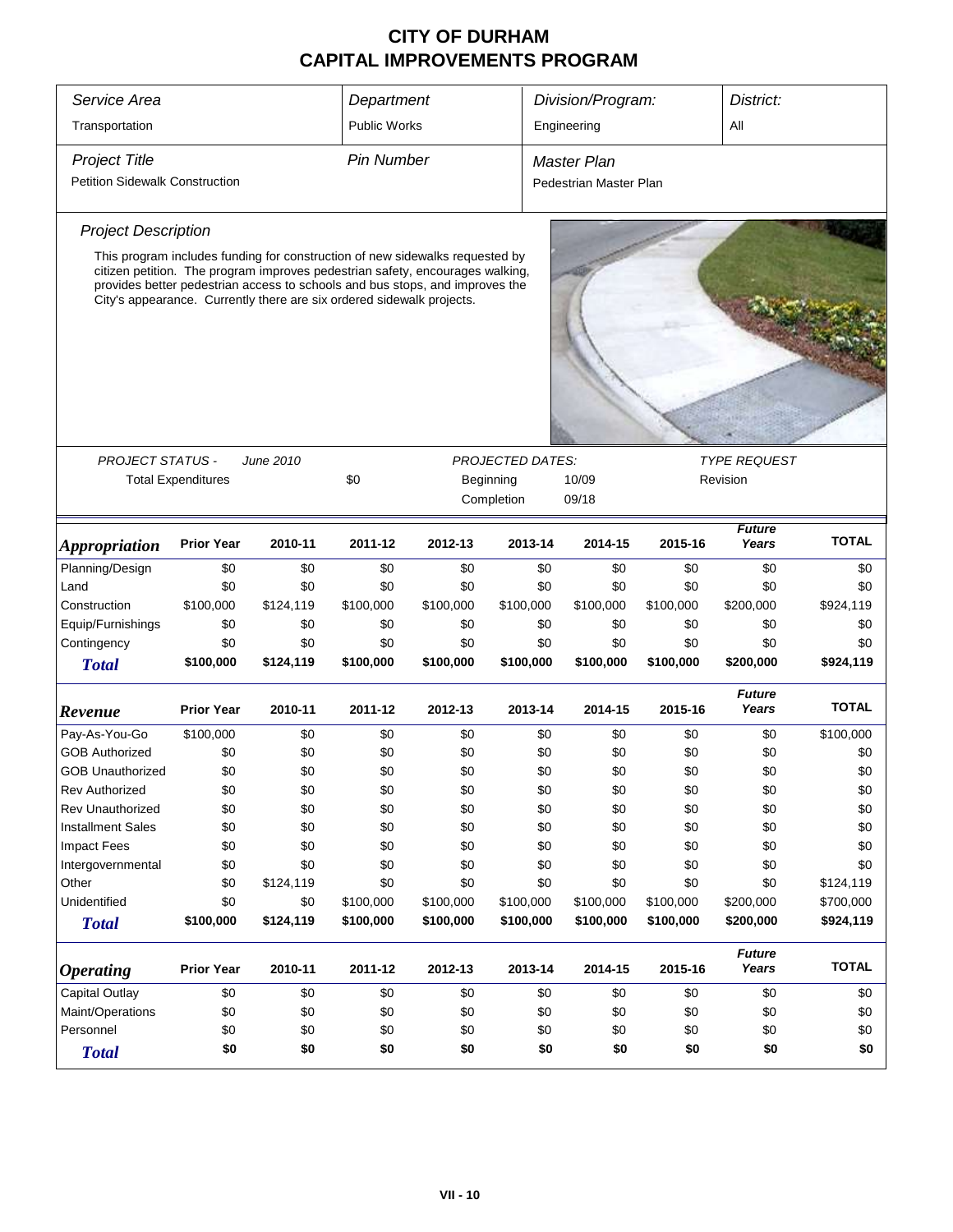| Division/Program:<br><b>Public Works</b><br><b>Street Maintenance</b><br>Transportation<br>All<br><b>Project Title</b><br><b>Pin Number</b><br><b>Master Plan</b><br>Road Resurfacing<br><b>ITRE Pavement Condition Survey</b><br><b>Project Description</b><br>The project will resurface city streets on an ongoing cycle at a funding level<br>that will allow the street stock to improve.<br>PROJECT STATUS -<br>June 2010<br><b>TYPE REQUEST</b><br><b>PROJECTED DATES:</b><br><b>Total Expenditures</b><br>\$18,853,841<br>Beginning<br>09/05<br>Continuation<br>Completion<br>09/11<br><b>Future</b><br><b>TOTAL</b><br>2011-12<br>2015-16<br>Years<br><b>Prior Year</b><br>2010-11<br>2012-13<br>2013-14<br>2014-15<br><i><b>Appropriation</b></i><br>Planning/Design<br>\$0<br>\$0<br>\$0<br>\$0<br>\$0<br>\$0<br>\$0<br>\$0<br>\$0<br>\$0<br>\$0<br>Land<br>\$0<br>\$0<br>\$0<br>\$0<br>\$0<br>\$0<br>\$0<br>Construction<br>19,739,363<br>\$0<br>\$0<br>\$0<br>\$0<br>\$0<br>\$0<br>\$0<br>19,739,363<br>Equip/Furnishings<br>\$0<br>\$0<br>\$0<br>\$0<br>\$0<br>\$0<br>\$0<br>\$0<br>\$0<br>Contingency<br>\$0<br>\$0<br>\$0<br>\$0<br>\$0<br>\$0<br>\$0<br>\$0<br>\$0<br>\$0<br>\$19,739,363<br>\$0<br>\$0<br>\$0<br>\$0<br>\$0<br>\$0<br>\$19,739,363<br><b>Total</b><br><b>Future</b><br><b>TOTAL</b><br><b>Prior Year</b><br>Years<br>2010-11<br>2011-12<br>2012-13<br>2013-14<br>2014-15<br>2015-16<br>Revenue<br>\$0<br>Pay-As-You-Go<br>\$0<br>\$0<br>\$0<br>\$0<br>\$0<br>\$0<br>\$0<br>\$0<br><b>GOB Authorized</b><br>\$0<br>\$0<br>19,700,000<br>\$0<br>\$0<br>\$0<br>\$0<br>\$0<br>19,700,000<br>\$0<br>\$0<br>\$0<br>\$0<br>\$0<br>\$0<br>\$0<br>\$0<br><b>GOB Unauthorized</b><br>\$0<br>\$0<br>\$0<br>\$0<br>\$0<br>\$0<br>\$0<br>\$0<br>\$0<br>\$0<br><b>Rev Authorized</b><br><b>Rev Unauthorized</b><br>\$0<br>\$0<br>\$0<br>\$0<br>\$0<br>\$0<br>\$0<br>\$0<br>\$0<br><b>Installment Sales</b><br>\$0<br>\$0<br>\$0<br>\$0<br>\$0<br>\$0<br>\$0<br>\$0<br>\$0<br>\$0<br>\$0<br>\$0<br><b>Impact Fees</b><br>\$0<br>\$0<br>\$0<br>\$0<br>\$0<br>\$0<br>\$0<br>\$0<br>\$0<br>Intergovernmental<br>\$39,363<br>\$0<br>\$0<br>\$0<br>\$0<br>\$39,363<br>\$0<br>\$0<br>\$0<br>Other<br>\$0<br>\$0<br>\$0<br>\$0<br>\$0<br>\$0<br>Unidentified<br>\$0<br>\$0<br>\$0<br>\$0<br>\$0<br>\$0<br>\$0<br>\$0<br>\$0<br>\$19,739,363<br>\$0<br>\$0<br>\$0<br>\$0<br>\$0<br>\$0<br>\$0<br>\$19,739,363<br><b>Total</b><br><b>Future</b><br><b>TOTAL</b><br><b>Prior Year</b><br>2010-11<br>2011-12<br>2013-14<br>2015-16<br>Years<br>2012-13<br>2014-15<br><i><b>Operating</b></i><br><b>Capital Outlay</b><br>\$0<br>\$0<br>\$0<br>\$0<br>\$0<br>\$0<br>\$0<br>\$0<br>\$0<br>Maint/Operations<br>\$0<br>\$0<br>\$0<br>\$0<br>\$0<br>\$0<br>\$0<br>\$0<br>\$0<br>Personnel<br>\$0<br>\$0<br>\$0<br>\$0<br>\$0<br>\$0<br>\$0<br>\$0<br>\$0<br>\$0<br>\$0<br>\$0<br>\$0<br>\$0<br>\$0<br>\$0<br>\$0<br>\$0<br><b>Total</b> | Service Area<br>Department |  |  |  |  |  |  |  | District: |  |  |  |  |
|--------------------------------------------------------------------------------------------------------------------------------------------------------------------------------------------------------------------------------------------------------------------------------------------------------------------------------------------------------------------------------------------------------------------------------------------------------------------------------------------------------------------------------------------------------------------------------------------------------------------------------------------------------------------------------------------------------------------------------------------------------------------------------------------------------------------------------------------------------------------------------------------------------------------------------------------------------------------------------------------------------------------------------------------------------------------------------------------------------------------------------------------------------------------------------------------------------------------------------------------------------------------------------------------------------------------------------------------------------------------------------------------------------------------------------------------------------------------------------------------------------------------------------------------------------------------------------------------------------------------------------------------------------------------------------------------------------------------------------------------------------------------------------------------------------------------------------------------------------------------------------------------------------------------------------------------------------------------------------------------------------------------------------------------------------------------------------------------------------------------------------------------------------------------------------------------------------------------------------------------------------------------------------------------------------------------------------------------------------------------------------------------------------------------------------------------------------------------------------------------------------------------------------------------------------------------------------------------------------------------------------------------------------------------------------------------------------------------------------------------------------------------------------------------------------------------------------------------------------------------------------------------------------------------------------------------|----------------------------|--|--|--|--|--|--|--|-----------|--|--|--|--|
|                                                                                                                                                                                                                                                                                                                                                                                                                                                                                                                                                                                                                                                                                                                                                                                                                                                                                                                                                                                                                                                                                                                                                                                                                                                                                                                                                                                                                                                                                                                                                                                                                                                                                                                                                                                                                                                                                                                                                                                                                                                                                                                                                                                                                                                                                                                                                                                                                                                                                                                                                                                                                                                                                                                                                                                                                                                                                                                                            |                            |  |  |  |  |  |  |  |           |  |  |  |  |
|                                                                                                                                                                                                                                                                                                                                                                                                                                                                                                                                                                                                                                                                                                                                                                                                                                                                                                                                                                                                                                                                                                                                                                                                                                                                                                                                                                                                                                                                                                                                                                                                                                                                                                                                                                                                                                                                                                                                                                                                                                                                                                                                                                                                                                                                                                                                                                                                                                                                                                                                                                                                                                                                                                                                                                                                                                                                                                                                            |                            |  |  |  |  |  |  |  |           |  |  |  |  |
|                                                                                                                                                                                                                                                                                                                                                                                                                                                                                                                                                                                                                                                                                                                                                                                                                                                                                                                                                                                                                                                                                                                                                                                                                                                                                                                                                                                                                                                                                                                                                                                                                                                                                                                                                                                                                                                                                                                                                                                                                                                                                                                                                                                                                                                                                                                                                                                                                                                                                                                                                                                                                                                                                                                                                                                                                                                                                                                                            |                            |  |  |  |  |  |  |  |           |  |  |  |  |
|                                                                                                                                                                                                                                                                                                                                                                                                                                                                                                                                                                                                                                                                                                                                                                                                                                                                                                                                                                                                                                                                                                                                                                                                                                                                                                                                                                                                                                                                                                                                                                                                                                                                                                                                                                                                                                                                                                                                                                                                                                                                                                                                                                                                                                                                                                                                                                                                                                                                                                                                                                                                                                                                                                                                                                                                                                                                                                                                            |                            |  |  |  |  |  |  |  |           |  |  |  |  |
|                                                                                                                                                                                                                                                                                                                                                                                                                                                                                                                                                                                                                                                                                                                                                                                                                                                                                                                                                                                                                                                                                                                                                                                                                                                                                                                                                                                                                                                                                                                                                                                                                                                                                                                                                                                                                                                                                                                                                                                                                                                                                                                                                                                                                                                                                                                                                                                                                                                                                                                                                                                                                                                                                                                                                                                                                                                                                                                                            |                            |  |  |  |  |  |  |  |           |  |  |  |  |
|                                                                                                                                                                                                                                                                                                                                                                                                                                                                                                                                                                                                                                                                                                                                                                                                                                                                                                                                                                                                                                                                                                                                                                                                                                                                                                                                                                                                                                                                                                                                                                                                                                                                                                                                                                                                                                                                                                                                                                                                                                                                                                                                                                                                                                                                                                                                                                                                                                                                                                                                                                                                                                                                                                                                                                                                                                                                                                                                            |                            |  |  |  |  |  |  |  |           |  |  |  |  |
|                                                                                                                                                                                                                                                                                                                                                                                                                                                                                                                                                                                                                                                                                                                                                                                                                                                                                                                                                                                                                                                                                                                                                                                                                                                                                                                                                                                                                                                                                                                                                                                                                                                                                                                                                                                                                                                                                                                                                                                                                                                                                                                                                                                                                                                                                                                                                                                                                                                                                                                                                                                                                                                                                                                                                                                                                                                                                                                                            |                            |  |  |  |  |  |  |  |           |  |  |  |  |
|                                                                                                                                                                                                                                                                                                                                                                                                                                                                                                                                                                                                                                                                                                                                                                                                                                                                                                                                                                                                                                                                                                                                                                                                                                                                                                                                                                                                                                                                                                                                                                                                                                                                                                                                                                                                                                                                                                                                                                                                                                                                                                                                                                                                                                                                                                                                                                                                                                                                                                                                                                                                                                                                                                                                                                                                                                                                                                                                            |                            |  |  |  |  |  |  |  |           |  |  |  |  |
|                                                                                                                                                                                                                                                                                                                                                                                                                                                                                                                                                                                                                                                                                                                                                                                                                                                                                                                                                                                                                                                                                                                                                                                                                                                                                                                                                                                                                                                                                                                                                                                                                                                                                                                                                                                                                                                                                                                                                                                                                                                                                                                                                                                                                                                                                                                                                                                                                                                                                                                                                                                                                                                                                                                                                                                                                                                                                                                                            |                            |  |  |  |  |  |  |  |           |  |  |  |  |
|                                                                                                                                                                                                                                                                                                                                                                                                                                                                                                                                                                                                                                                                                                                                                                                                                                                                                                                                                                                                                                                                                                                                                                                                                                                                                                                                                                                                                                                                                                                                                                                                                                                                                                                                                                                                                                                                                                                                                                                                                                                                                                                                                                                                                                                                                                                                                                                                                                                                                                                                                                                                                                                                                                                                                                                                                                                                                                                                            |                            |  |  |  |  |  |  |  |           |  |  |  |  |
|                                                                                                                                                                                                                                                                                                                                                                                                                                                                                                                                                                                                                                                                                                                                                                                                                                                                                                                                                                                                                                                                                                                                                                                                                                                                                                                                                                                                                                                                                                                                                                                                                                                                                                                                                                                                                                                                                                                                                                                                                                                                                                                                                                                                                                                                                                                                                                                                                                                                                                                                                                                                                                                                                                                                                                                                                                                                                                                                            |                            |  |  |  |  |  |  |  |           |  |  |  |  |
|                                                                                                                                                                                                                                                                                                                                                                                                                                                                                                                                                                                                                                                                                                                                                                                                                                                                                                                                                                                                                                                                                                                                                                                                                                                                                                                                                                                                                                                                                                                                                                                                                                                                                                                                                                                                                                                                                                                                                                                                                                                                                                                                                                                                                                                                                                                                                                                                                                                                                                                                                                                                                                                                                                                                                                                                                                                                                                                                            |                            |  |  |  |  |  |  |  |           |  |  |  |  |
|                                                                                                                                                                                                                                                                                                                                                                                                                                                                                                                                                                                                                                                                                                                                                                                                                                                                                                                                                                                                                                                                                                                                                                                                                                                                                                                                                                                                                                                                                                                                                                                                                                                                                                                                                                                                                                                                                                                                                                                                                                                                                                                                                                                                                                                                                                                                                                                                                                                                                                                                                                                                                                                                                                                                                                                                                                                                                                                                            |                            |  |  |  |  |  |  |  |           |  |  |  |  |
|                                                                                                                                                                                                                                                                                                                                                                                                                                                                                                                                                                                                                                                                                                                                                                                                                                                                                                                                                                                                                                                                                                                                                                                                                                                                                                                                                                                                                                                                                                                                                                                                                                                                                                                                                                                                                                                                                                                                                                                                                                                                                                                                                                                                                                                                                                                                                                                                                                                                                                                                                                                                                                                                                                                                                                                                                                                                                                                                            |                            |  |  |  |  |  |  |  |           |  |  |  |  |
|                                                                                                                                                                                                                                                                                                                                                                                                                                                                                                                                                                                                                                                                                                                                                                                                                                                                                                                                                                                                                                                                                                                                                                                                                                                                                                                                                                                                                                                                                                                                                                                                                                                                                                                                                                                                                                                                                                                                                                                                                                                                                                                                                                                                                                                                                                                                                                                                                                                                                                                                                                                                                                                                                                                                                                                                                                                                                                                                            |                            |  |  |  |  |  |  |  |           |  |  |  |  |
|                                                                                                                                                                                                                                                                                                                                                                                                                                                                                                                                                                                                                                                                                                                                                                                                                                                                                                                                                                                                                                                                                                                                                                                                                                                                                                                                                                                                                                                                                                                                                                                                                                                                                                                                                                                                                                                                                                                                                                                                                                                                                                                                                                                                                                                                                                                                                                                                                                                                                                                                                                                                                                                                                                                                                                                                                                                                                                                                            |                            |  |  |  |  |  |  |  |           |  |  |  |  |
|                                                                                                                                                                                                                                                                                                                                                                                                                                                                                                                                                                                                                                                                                                                                                                                                                                                                                                                                                                                                                                                                                                                                                                                                                                                                                                                                                                                                                                                                                                                                                                                                                                                                                                                                                                                                                                                                                                                                                                                                                                                                                                                                                                                                                                                                                                                                                                                                                                                                                                                                                                                                                                                                                                                                                                                                                                                                                                                                            |                            |  |  |  |  |  |  |  |           |  |  |  |  |
|                                                                                                                                                                                                                                                                                                                                                                                                                                                                                                                                                                                                                                                                                                                                                                                                                                                                                                                                                                                                                                                                                                                                                                                                                                                                                                                                                                                                                                                                                                                                                                                                                                                                                                                                                                                                                                                                                                                                                                                                                                                                                                                                                                                                                                                                                                                                                                                                                                                                                                                                                                                                                                                                                                                                                                                                                                                                                                                                            |                            |  |  |  |  |  |  |  |           |  |  |  |  |
|                                                                                                                                                                                                                                                                                                                                                                                                                                                                                                                                                                                                                                                                                                                                                                                                                                                                                                                                                                                                                                                                                                                                                                                                                                                                                                                                                                                                                                                                                                                                                                                                                                                                                                                                                                                                                                                                                                                                                                                                                                                                                                                                                                                                                                                                                                                                                                                                                                                                                                                                                                                                                                                                                                                                                                                                                                                                                                                                            |                            |  |  |  |  |  |  |  |           |  |  |  |  |
|                                                                                                                                                                                                                                                                                                                                                                                                                                                                                                                                                                                                                                                                                                                                                                                                                                                                                                                                                                                                                                                                                                                                                                                                                                                                                                                                                                                                                                                                                                                                                                                                                                                                                                                                                                                                                                                                                                                                                                                                                                                                                                                                                                                                                                                                                                                                                                                                                                                                                                                                                                                                                                                                                                                                                                                                                                                                                                                                            |                            |  |  |  |  |  |  |  |           |  |  |  |  |
|                                                                                                                                                                                                                                                                                                                                                                                                                                                                                                                                                                                                                                                                                                                                                                                                                                                                                                                                                                                                                                                                                                                                                                                                                                                                                                                                                                                                                                                                                                                                                                                                                                                                                                                                                                                                                                                                                                                                                                                                                                                                                                                                                                                                                                                                                                                                                                                                                                                                                                                                                                                                                                                                                                                                                                                                                                                                                                                                            |                            |  |  |  |  |  |  |  |           |  |  |  |  |
|                                                                                                                                                                                                                                                                                                                                                                                                                                                                                                                                                                                                                                                                                                                                                                                                                                                                                                                                                                                                                                                                                                                                                                                                                                                                                                                                                                                                                                                                                                                                                                                                                                                                                                                                                                                                                                                                                                                                                                                                                                                                                                                                                                                                                                                                                                                                                                                                                                                                                                                                                                                                                                                                                                                                                                                                                                                                                                                                            |                            |  |  |  |  |  |  |  |           |  |  |  |  |
|                                                                                                                                                                                                                                                                                                                                                                                                                                                                                                                                                                                                                                                                                                                                                                                                                                                                                                                                                                                                                                                                                                                                                                                                                                                                                                                                                                                                                                                                                                                                                                                                                                                                                                                                                                                                                                                                                                                                                                                                                                                                                                                                                                                                                                                                                                                                                                                                                                                                                                                                                                                                                                                                                                                                                                                                                                                                                                                                            |                            |  |  |  |  |  |  |  |           |  |  |  |  |
|                                                                                                                                                                                                                                                                                                                                                                                                                                                                                                                                                                                                                                                                                                                                                                                                                                                                                                                                                                                                                                                                                                                                                                                                                                                                                                                                                                                                                                                                                                                                                                                                                                                                                                                                                                                                                                                                                                                                                                                                                                                                                                                                                                                                                                                                                                                                                                                                                                                                                                                                                                                                                                                                                                                                                                                                                                                                                                                                            |                            |  |  |  |  |  |  |  |           |  |  |  |  |
|                                                                                                                                                                                                                                                                                                                                                                                                                                                                                                                                                                                                                                                                                                                                                                                                                                                                                                                                                                                                                                                                                                                                                                                                                                                                                                                                                                                                                                                                                                                                                                                                                                                                                                                                                                                                                                                                                                                                                                                                                                                                                                                                                                                                                                                                                                                                                                                                                                                                                                                                                                                                                                                                                                                                                                                                                                                                                                                                            |                            |  |  |  |  |  |  |  |           |  |  |  |  |
|                                                                                                                                                                                                                                                                                                                                                                                                                                                                                                                                                                                                                                                                                                                                                                                                                                                                                                                                                                                                                                                                                                                                                                                                                                                                                                                                                                                                                                                                                                                                                                                                                                                                                                                                                                                                                                                                                                                                                                                                                                                                                                                                                                                                                                                                                                                                                                                                                                                                                                                                                                                                                                                                                                                                                                                                                                                                                                                                            |                            |  |  |  |  |  |  |  |           |  |  |  |  |
|                                                                                                                                                                                                                                                                                                                                                                                                                                                                                                                                                                                                                                                                                                                                                                                                                                                                                                                                                                                                                                                                                                                                                                                                                                                                                                                                                                                                                                                                                                                                                                                                                                                                                                                                                                                                                                                                                                                                                                                                                                                                                                                                                                                                                                                                                                                                                                                                                                                                                                                                                                                                                                                                                                                                                                                                                                                                                                                                            |                            |  |  |  |  |  |  |  |           |  |  |  |  |
|                                                                                                                                                                                                                                                                                                                                                                                                                                                                                                                                                                                                                                                                                                                                                                                                                                                                                                                                                                                                                                                                                                                                                                                                                                                                                                                                                                                                                                                                                                                                                                                                                                                                                                                                                                                                                                                                                                                                                                                                                                                                                                                                                                                                                                                                                                                                                                                                                                                                                                                                                                                                                                                                                                                                                                                                                                                                                                                                            |                            |  |  |  |  |  |  |  |           |  |  |  |  |
|                                                                                                                                                                                                                                                                                                                                                                                                                                                                                                                                                                                                                                                                                                                                                                                                                                                                                                                                                                                                                                                                                                                                                                                                                                                                                                                                                                                                                                                                                                                                                                                                                                                                                                                                                                                                                                                                                                                                                                                                                                                                                                                                                                                                                                                                                                                                                                                                                                                                                                                                                                                                                                                                                                                                                                                                                                                                                                                                            |                            |  |  |  |  |  |  |  |           |  |  |  |  |
|                                                                                                                                                                                                                                                                                                                                                                                                                                                                                                                                                                                                                                                                                                                                                                                                                                                                                                                                                                                                                                                                                                                                                                                                                                                                                                                                                                                                                                                                                                                                                                                                                                                                                                                                                                                                                                                                                                                                                                                                                                                                                                                                                                                                                                                                                                                                                                                                                                                                                                                                                                                                                                                                                                                                                                                                                                                                                                                                            |                            |  |  |  |  |  |  |  |           |  |  |  |  |
|                                                                                                                                                                                                                                                                                                                                                                                                                                                                                                                                                                                                                                                                                                                                                                                                                                                                                                                                                                                                                                                                                                                                                                                                                                                                                                                                                                                                                                                                                                                                                                                                                                                                                                                                                                                                                                                                                                                                                                                                                                                                                                                                                                                                                                                                                                                                                                                                                                                                                                                                                                                                                                                                                                                                                                                                                                                                                                                                            |                            |  |  |  |  |  |  |  |           |  |  |  |  |
|                                                                                                                                                                                                                                                                                                                                                                                                                                                                                                                                                                                                                                                                                                                                                                                                                                                                                                                                                                                                                                                                                                                                                                                                                                                                                                                                                                                                                                                                                                                                                                                                                                                                                                                                                                                                                                                                                                                                                                                                                                                                                                                                                                                                                                                                                                                                                                                                                                                                                                                                                                                                                                                                                                                                                                                                                                                                                                                                            |                            |  |  |  |  |  |  |  |           |  |  |  |  |
|                                                                                                                                                                                                                                                                                                                                                                                                                                                                                                                                                                                                                                                                                                                                                                                                                                                                                                                                                                                                                                                                                                                                                                                                                                                                                                                                                                                                                                                                                                                                                                                                                                                                                                                                                                                                                                                                                                                                                                                                                                                                                                                                                                                                                                                                                                                                                                                                                                                                                                                                                                                                                                                                                                                                                                                                                                                                                                                                            |                            |  |  |  |  |  |  |  |           |  |  |  |  |
|                                                                                                                                                                                                                                                                                                                                                                                                                                                                                                                                                                                                                                                                                                                                                                                                                                                                                                                                                                                                                                                                                                                                                                                                                                                                                                                                                                                                                                                                                                                                                                                                                                                                                                                                                                                                                                                                                                                                                                                                                                                                                                                                                                                                                                                                                                                                                                                                                                                                                                                                                                                                                                                                                                                                                                                                                                                                                                                                            |                            |  |  |  |  |  |  |  |           |  |  |  |  |
|                                                                                                                                                                                                                                                                                                                                                                                                                                                                                                                                                                                                                                                                                                                                                                                                                                                                                                                                                                                                                                                                                                                                                                                                                                                                                                                                                                                                                                                                                                                                                                                                                                                                                                                                                                                                                                                                                                                                                                                                                                                                                                                                                                                                                                                                                                                                                                                                                                                                                                                                                                                                                                                                                                                                                                                                                                                                                                                                            |                            |  |  |  |  |  |  |  |           |  |  |  |  |
|                                                                                                                                                                                                                                                                                                                                                                                                                                                                                                                                                                                                                                                                                                                                                                                                                                                                                                                                                                                                                                                                                                                                                                                                                                                                                                                                                                                                                                                                                                                                                                                                                                                                                                                                                                                                                                                                                                                                                                                                                                                                                                                                                                                                                                                                                                                                                                                                                                                                                                                                                                                                                                                                                                                                                                                                                                                                                                                                            |                            |  |  |  |  |  |  |  |           |  |  |  |  |
|                                                                                                                                                                                                                                                                                                                                                                                                                                                                                                                                                                                                                                                                                                                                                                                                                                                                                                                                                                                                                                                                                                                                                                                                                                                                                                                                                                                                                                                                                                                                                                                                                                                                                                                                                                                                                                                                                                                                                                                                                                                                                                                                                                                                                                                                                                                                                                                                                                                                                                                                                                                                                                                                                                                                                                                                                                                                                                                                            |                            |  |  |  |  |  |  |  |           |  |  |  |  |
|                                                                                                                                                                                                                                                                                                                                                                                                                                                                                                                                                                                                                                                                                                                                                                                                                                                                                                                                                                                                                                                                                                                                                                                                                                                                                                                                                                                                                                                                                                                                                                                                                                                                                                                                                                                                                                                                                                                                                                                                                                                                                                                                                                                                                                                                                                                                                                                                                                                                                                                                                                                                                                                                                                                                                                                                                                                                                                                                            |                            |  |  |  |  |  |  |  |           |  |  |  |  |
|                                                                                                                                                                                                                                                                                                                                                                                                                                                                                                                                                                                                                                                                                                                                                                                                                                                                                                                                                                                                                                                                                                                                                                                                                                                                                                                                                                                                                                                                                                                                                                                                                                                                                                                                                                                                                                                                                                                                                                                                                                                                                                                                                                                                                                                                                                                                                                                                                                                                                                                                                                                                                                                                                                                                                                                                                                                                                                                                            |                            |  |  |  |  |  |  |  |           |  |  |  |  |
|                                                                                                                                                                                                                                                                                                                                                                                                                                                                                                                                                                                                                                                                                                                                                                                                                                                                                                                                                                                                                                                                                                                                                                                                                                                                                                                                                                                                                                                                                                                                                                                                                                                                                                                                                                                                                                                                                                                                                                                                                                                                                                                                                                                                                                                                                                                                                                                                                                                                                                                                                                                                                                                                                                                                                                                                                                                                                                                                            |                            |  |  |  |  |  |  |  |           |  |  |  |  |
|                                                                                                                                                                                                                                                                                                                                                                                                                                                                                                                                                                                                                                                                                                                                                                                                                                                                                                                                                                                                                                                                                                                                                                                                                                                                                                                                                                                                                                                                                                                                                                                                                                                                                                                                                                                                                                                                                                                                                                                                                                                                                                                                                                                                                                                                                                                                                                                                                                                                                                                                                                                                                                                                                                                                                                                                                                                                                                                                            |                            |  |  |  |  |  |  |  |           |  |  |  |  |
|                                                                                                                                                                                                                                                                                                                                                                                                                                                                                                                                                                                                                                                                                                                                                                                                                                                                                                                                                                                                                                                                                                                                                                                                                                                                                                                                                                                                                                                                                                                                                                                                                                                                                                                                                                                                                                                                                                                                                                                                                                                                                                                                                                                                                                                                                                                                                                                                                                                                                                                                                                                                                                                                                                                                                                                                                                                                                                                                            |                            |  |  |  |  |  |  |  |           |  |  |  |  |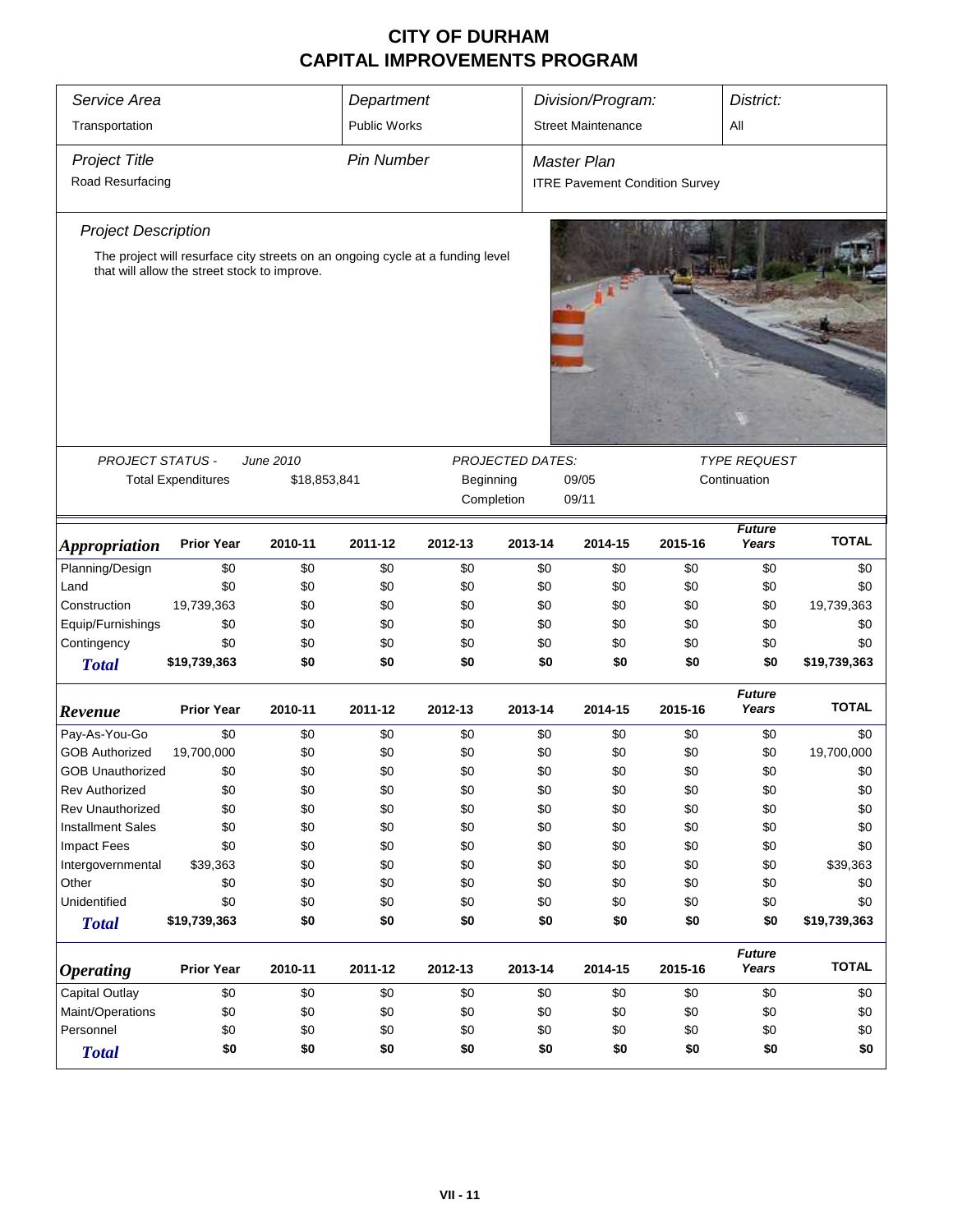| Service Area                                                                     |                                                                                                                                                                                                                                                                                                                                                                                                                                                          |         | Department          |                    |                         | Division/Program:      |           | District:              |              |  |
|----------------------------------------------------------------------------------|----------------------------------------------------------------------------------------------------------------------------------------------------------------------------------------------------------------------------------------------------------------------------------------------------------------------------------------------------------------------------------------------------------------------------------------------------------|---------|---------------------|--------------------|-------------------------|------------------------|-----------|------------------------|--------------|--|
| Transportation                                                                   |                                                                                                                                                                                                                                                                                                                                                                                                                                                          |         | <b>Public Works</b> |                    |                         | Engineering            |           | ΑIΙ                    |              |  |
| <b>Project Title</b>                                                             | <b>Pin Number</b>                                                                                                                                                                                                                                                                                                                                                                                                                                        |         |                     | <b>Master Plan</b> |                         |                        |           |                        |              |  |
| Sidewalk Replacement and ADA<br>Compliance                                       |                                                                                                                                                                                                                                                                                                                                                                                                                                                          |         |                     |                    |                         | Pedestrian Master Plan |           |                        |              |  |
| <b>Project Description</b>                                                       |                                                                                                                                                                                                                                                                                                                                                                                                                                                          |         |                     |                    |                         |                        |           |                        |              |  |
|                                                                                  | This program funds the repair and replacement of damaged or deteriorating<br>sidewalks along streets in the public right of way throughout the City to<br>improve pedestrian safety and city appearance. The City is required by the<br>U.S. Department of Justice to construct curb ramps at all public streets where<br>a sidewalk crosses a curb. The Pedestrian Transportation Plan itemizes the<br>repairs. Future requests follow plan completion. |         |                     |                    |                         |                        |           |                        |              |  |
|                                                                                  |                                                                                                                                                                                                                                                                                                                                                                                                                                                          |         |                     |                    | <b>PROJECTED DATES:</b> |                        |           | <b>TYPE REQUEST</b>    |              |  |
| <b>PROJECT STATUS -</b><br>June 2010<br><b>Total Expenditures</b><br>\$2,003,207 |                                                                                                                                                                                                                                                                                                                                                                                                                                                          |         |                     |                    | Beginning               | 07/04                  |           | Continuation           |              |  |
|                                                                                  |                                                                                                                                                                                                                                                                                                                                                                                                                                                          |         |                     |                    | Completion              | 07/15                  |           |                        |              |  |
| <i><b>Appropriation</b></i>                                                      | <b>Prior Year</b>                                                                                                                                                                                                                                                                                                                                                                                                                                        | 2010-11 | 2011-12             | 2012-13            | 2013-14                 | 2014-15                | 2015-16   | <b>Future</b><br>Years | <b>TOTAL</b> |  |
| Planning/Design                                                                  | \$0                                                                                                                                                                                                                                                                                                                                                                                                                                                      | \$0     | \$0                 | \$0                | \$0                     | \$0                    | \$0       | \$0                    | \$0          |  |
| Land                                                                             | \$0                                                                                                                                                                                                                                                                                                                                                                                                                                                      | \$0     | \$0                 | \$0                | \$0                     | \$0                    | \$0       | \$0                    | \$0          |  |
| Construction                                                                     | \$5,148,240                                                                                                                                                                                                                                                                                                                                                                                                                                              | \$0     | \$0                 | \$250,000          | \$250,000               | \$0                    | \$250,000 | \$0                    | \$5,898,240  |  |
| Equip/Furnishings                                                                | \$0                                                                                                                                                                                                                                                                                                                                                                                                                                                      | \$0     | \$0                 | \$0                | \$0                     | \$0                    | \$0       | \$0                    | \$0          |  |
| Contingency                                                                      | \$1,760                                                                                                                                                                                                                                                                                                                                                                                                                                                  | \$0     | \$0                 | \$0                | \$0                     | \$0                    | \$0       | \$0                    | \$1,760      |  |
| <b>Total</b>                                                                     | \$5,150,000                                                                                                                                                                                                                                                                                                                                                                                                                                              | \$0     | \$0                 | \$250,000          | \$250,000               | \$0                    | \$250,000 | \$0                    | \$5,900,000  |  |
| Revenue                                                                          | <b>Prior Year</b>                                                                                                                                                                                                                                                                                                                                                                                                                                        | 2010-11 | 2011-12             | 2012-13            | 2013-14                 | 2014-15                | 2015-16   | <b>Future</b><br>Years | <b>TOTAL</b> |  |
| Pay-As-You-Go                                                                    | \$1,362,600                                                                                                                                                                                                                                                                                                                                                                                                                                              | \$0     | \$0                 | \$0                | \$0                     | \$0                    | \$0       | \$0                    | \$1,362,600  |  |
| <b>GOB Authorized</b>                                                            | \$3,446,600                                                                                                                                                                                                                                                                                                                                                                                                                                              | \$0     | \$0                 | \$0                | \$0                     | \$0                    | \$0       | \$0                    | \$3,446,600  |  |
| <b>GOB Unauthorized</b>                                                          | \$0                                                                                                                                                                                                                                                                                                                                                                                                                                                      | \$0     | \$0                 | \$0                | \$0                     | \$0                    | \$0       | \$0                    | \$0          |  |
| <b>Rev Authorized</b>                                                            | \$0                                                                                                                                                                                                                                                                                                                                                                                                                                                      | \$0     | \$0                 | \$0                | \$0                     | \$0                    | \$0       | \$0                    | \$0          |  |
| Rev Unauthorized                                                                 | \$0                                                                                                                                                                                                                                                                                                                                                                                                                                                      | \$0     | \$0                 | \$0                | \$0                     | \$0                    | \$0       | \$0                    | \$0          |  |
| <b>Installment Sales</b>                                                         | \$0                                                                                                                                                                                                                                                                                                                                                                                                                                                      | \$0     | \$0                 | \$0                | \$0                     | \$0                    | \$0       | \$0                    | \$0          |  |
| <b>Impact Fees</b>                                                               | \$0                                                                                                                                                                                                                                                                                                                                                                                                                                                      | \$0     | \$0                 | \$0                | \$0                     | \$0                    | \$0       | \$0                    | \$0          |  |
| Intergovernmental                                                                | \$340,800                                                                                                                                                                                                                                                                                                                                                                                                                                                | \$0     | \$0                 | \$0                | \$0                     | \$0                    | \$0       | \$0                    | \$340,800    |  |
| Other                                                                            | \$0                                                                                                                                                                                                                                                                                                                                                                                                                                                      | \$0     | \$0                 | \$0                | \$0                     | \$0                    | \$0       | \$0                    | \$0          |  |
| Unidentified                                                                     | \$0                                                                                                                                                                                                                                                                                                                                                                                                                                                      | \$0     | \$0                 | \$250,000          | \$250,000               | \$0                    | \$250,000 | \$0                    | \$750,000    |  |
| <b>Total</b>                                                                     | \$5,150,000                                                                                                                                                                                                                                                                                                                                                                                                                                              | \$0     | \$0                 | \$250,000          | \$250,000               | \$0                    | \$250,000 | \$0                    | \$5,900,000  |  |
| <b>Operating</b>                                                                 | <b>Prior Year</b>                                                                                                                                                                                                                                                                                                                                                                                                                                        | 2010-11 | 2011-12             | 2012-13            | 2013-14                 | 2014-15                | 2015-16   | <b>Future</b><br>Years | <b>TOTAL</b> |  |
| Capital Outlay                                                                   | \$0                                                                                                                                                                                                                                                                                                                                                                                                                                                      | \$0     | \$0                 | \$0                | \$0                     | \$0                    | \$0       | \$0                    | \$0          |  |
| Maint/Operations                                                                 | \$0                                                                                                                                                                                                                                                                                                                                                                                                                                                      | \$0     | \$0                 | \$0                | \$0                     | \$0                    | \$0       | \$0                    | \$0          |  |
| Personnel                                                                        | \$0                                                                                                                                                                                                                                                                                                                                                                                                                                                      | \$0     | \$0                 | \$0                | \$0                     | \$0                    | \$0       | \$0                    | \$0          |  |
| <b>Total</b>                                                                     | \$0                                                                                                                                                                                                                                                                                                                                                                                                                                                      | \$0     | \$0                 | \$0                | \$0                     | \$0                    | \$0       | \$0                    | \$0          |  |